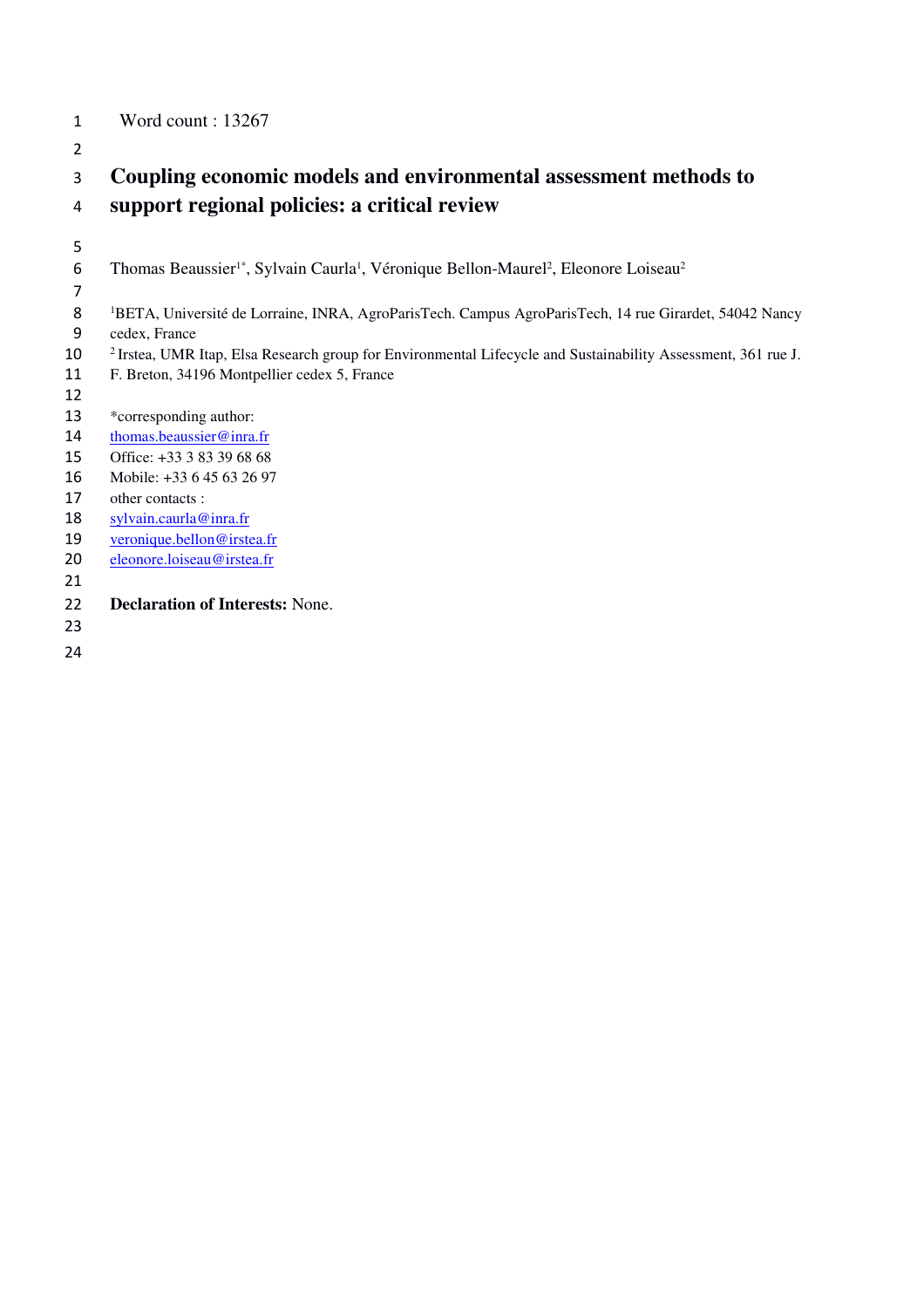# **Abstract**

This review analyses and compares the most promising methods to perform *ex ante* economic and environmental assessment of policies at the *meso* scale, *i.e.* from local communities to subnational regions. These methods called Economic-Environment Integrated Models (EEIM) are based on the coupling of formalised economic modelling tools with environmental assessment methods. The economic modelling tools considered are Input Output (IO) models, Computable General Equilibrium (CGE) and Partial Equilibrium (PE) models, Agent-Based models (ABM), and System Dynamics (SD) models, which we pair with environmental assessment methods such as Footprints (FP), Life Cycle Assessment (LCA), or Material Flow Analysis (MFA). A grid of criteria is developed to perform a qualitative rating of the EEIMs according to existing literature. The grid encompasses the detail level of the economic modelling, the level of coupling between environmental and economic tools, the quality and diversity of indicators, the ability to account for diverse indirect effects, spatial differentiation, time aspects, and the coupled model usability. First, the results show that the couplings do not perform on the same criteria, which shows complementarity to deal with diverse issues. Second, overall, for most criteria, PE/CGE models coupled with FP/LCA ranked highest. Third, a few case studies showed that couplings involving a third tool can be beneficial— for instance AB modelling or MFA with PE/CGE-LCA/FP may allow to overcome some shortcomings such as agent behaviour modelling or data availability for biophysical flows.

# **Keywords**

Model coupling, Economic modelling, Environmental assessement, Integrated Assessment, Regional policy, Sustainability

- 
- 
- 
- 
- 

 

**Abbreviations:** ABM, Agent Based Modelling; CGE, Computable General Equilibrium; EEIM, Econnomic-Environment Integrated Model; FP, Footprint; IO, Input Output; LCA, Life Cycle Assessment; LUC, Land Use Change; MFA, Material Flow Analysis; PE, Partial Equilibrium; SD, System Dynamics.

# **1 Introduction**

The transition towards sustainability requires efficient, effective, and feasible policies (European Economic and Social Committee, 2016; European Parliament, 2014; OECD, 2013, 2011, 2007). These policies need to be defined at different scales, and a particular emphasis is placed on subnational policies, i.e. at the *meso* scale, which ranges from local communities to subnational regions. Regulatory obligations regarding environmental assessment prior to public and private projects, plans, and programmes have been implemented on this scale since the mid-1980s, particularly programmes and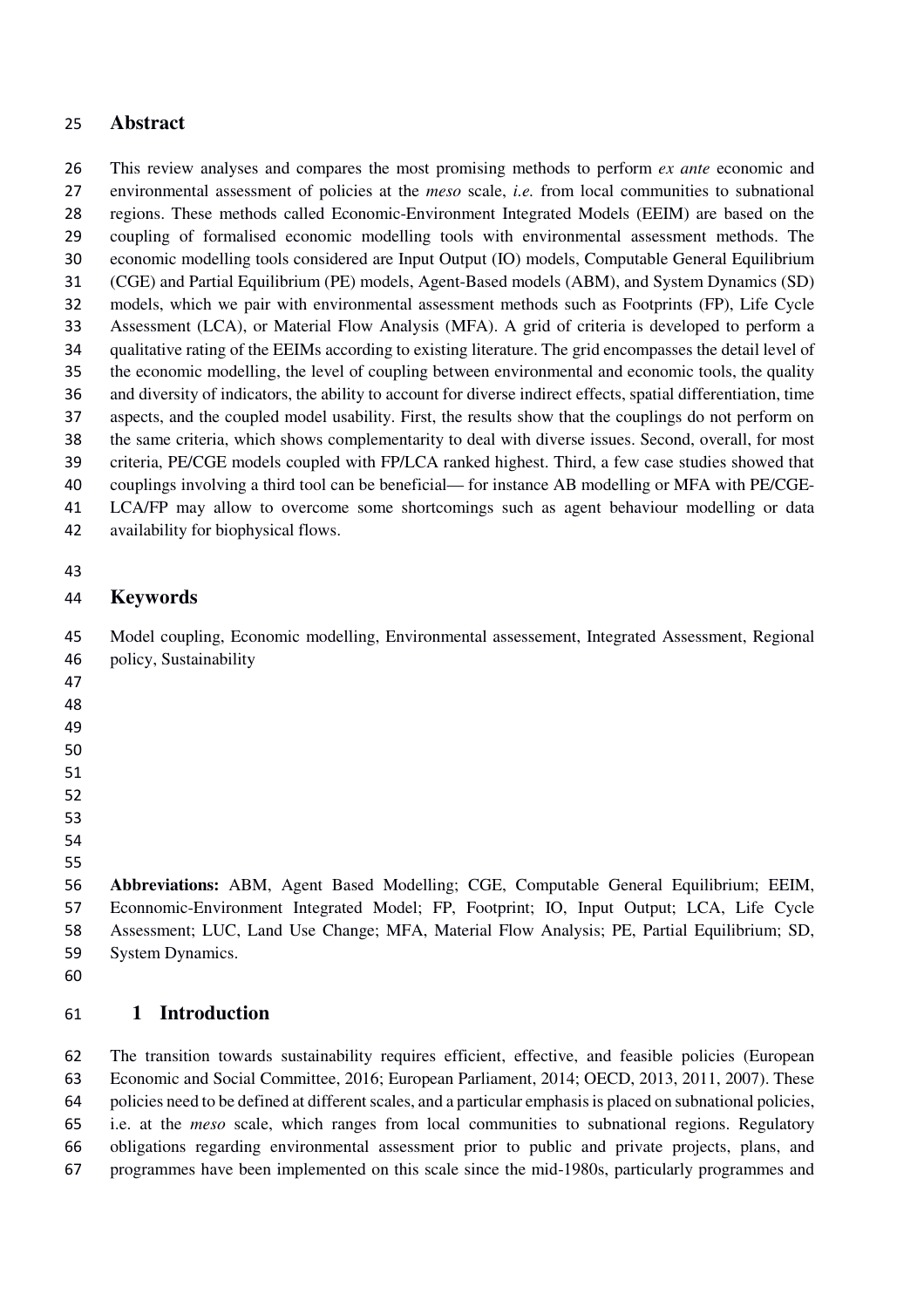projects involving territories and land planning under the responsibility of local authorities (EIA,

European Commission, 2016; SEA, European Parliament, 2001). Local and regional initiatives are also

promoted by International agreements (United Nations Conference on Environment and Development,

1992) to support transitions towards sustainability, such as local Agenda 21 (Barrutia et al., 2015), or

by European authorities for green and circular economy strategies (European Economic and Social

Committee, 2016; Pitkänen et al., 2016).

These strategies are based on win-win assumptions, i.e. aiming at both environmental and economic benefits (Loiseau et al., 2016). With respect to these objectives, quantitative tools are required to provide an exhaustive assessment of both the environmental and economic impacts of subnational projects.

In the economic field, environmental stakes have been integrated through valuation and cost-benefits

- analysis methods (Costanza et al., 2014; Farber et al., 2002). Valuating environmental benefits into
- monetary units can facilitate communication with a broad audience and raise societal awareness about

environmental issues. However, one major caveat of this method comes precisely from its strength, i.e.

- by quantifying all impacts within the same unit, the specificities of the impacts are erased. Moreover,
- monetary evaluation may have limits when it comes to assessing critical natural assets (Sunstein, 2005),

e.g. the ozone layer or rare biodiversity (Pearce et al., 2006). To address these caveats, methods coupling

environmental tools with economic assessments are being developed, showing an ability to provide

indicators complementary to the monetary units.

In this paper, we specifically aim to identify and analyse the existing methods coupling economic models and environment assessment tools to perform an integrated economic and environmental assessment at

the subnational scale. The paper focuses on tools that provide a quantitative evaluation of economic

effects and biophysical impacts specifically at this scale. On the one hand, different economic modelling

approaches have been identified to carry out studies at regional scales (Irwin et al., 2010; Lemelin et al.,

- 2008; Loveridge, 2004). Among these, input-output (IO) models are widely used by regional
- economists. Regional declinations of models based on equilibrium theory have also been established for
- many years (Irwin et al., 2010; Loveridge, 2004; Partridge and Rickman, 2010, 1998). Over the past 20
- years, the use of tools developed primarily outside of the economic field, such as agent-based modelling (ABM) (Chen et al., 2012; Fagiolo et al., 2007; Farmer and Foley, 2009; Tesfatsion, 2017) or system
- dynamics (SD) (McCauley and Küffner, 2004; Radzicki, 2009; Sterman, 2005), has gained credibility

and importance in modelling economic phenomena. On the other hand, different environmental

assessment tools can be used to quantify the impacts of territorial metabolism, such as Life Cycle Assessment (LCA) (Loiseau et al., 2012), Material Flow Analysis (MFA) (Courtonne et al., 2015;

Hendriks et al., 2000; Huang et al., 2007; Kennedy et al., 2007), or environmental Footprints (FP), e.g.

Carbon Footprint (CF), Water Footprint (WF), or Ecological Footprint (EF) (McGregor et al., 2008; K.

Turner et al., 2012; Yu et al., 2010).

Some environmental-economic couplings have been reviewed for specific topics: climate change mitigation (Pauliuk et al., 2017; Pehl et al., 2017), land use change (LUC), and indirect land use change (ILUC) (Halog and Manik, 2011). However, no exhaustive analysis of all possible couplings between the aforementioned economic and environmental assessment tools has so far been proposed. This paper aims at contributing to filling this gap. More precisely, we have identified all types of coupling of

economic modelling and environmental assessment methods that exist in the scientific literature and compared them in terms of their ability to provide exhaustive and quantitative information to decision-

makers at meso-scale.

This paper is structured as follows. Firstly, we briefly describe the main environmental tools and

economic models to highlight their main features. We then discuss how these models have been coupled.

Secondly, we perform bibliometric analysis to identify what types of coupling of economic and

environmental tools and methods that exist in the scientific literature have been conducted, and in what

number. Thirdly, we propose an analysis grid that includes the key criteria for a comprehensive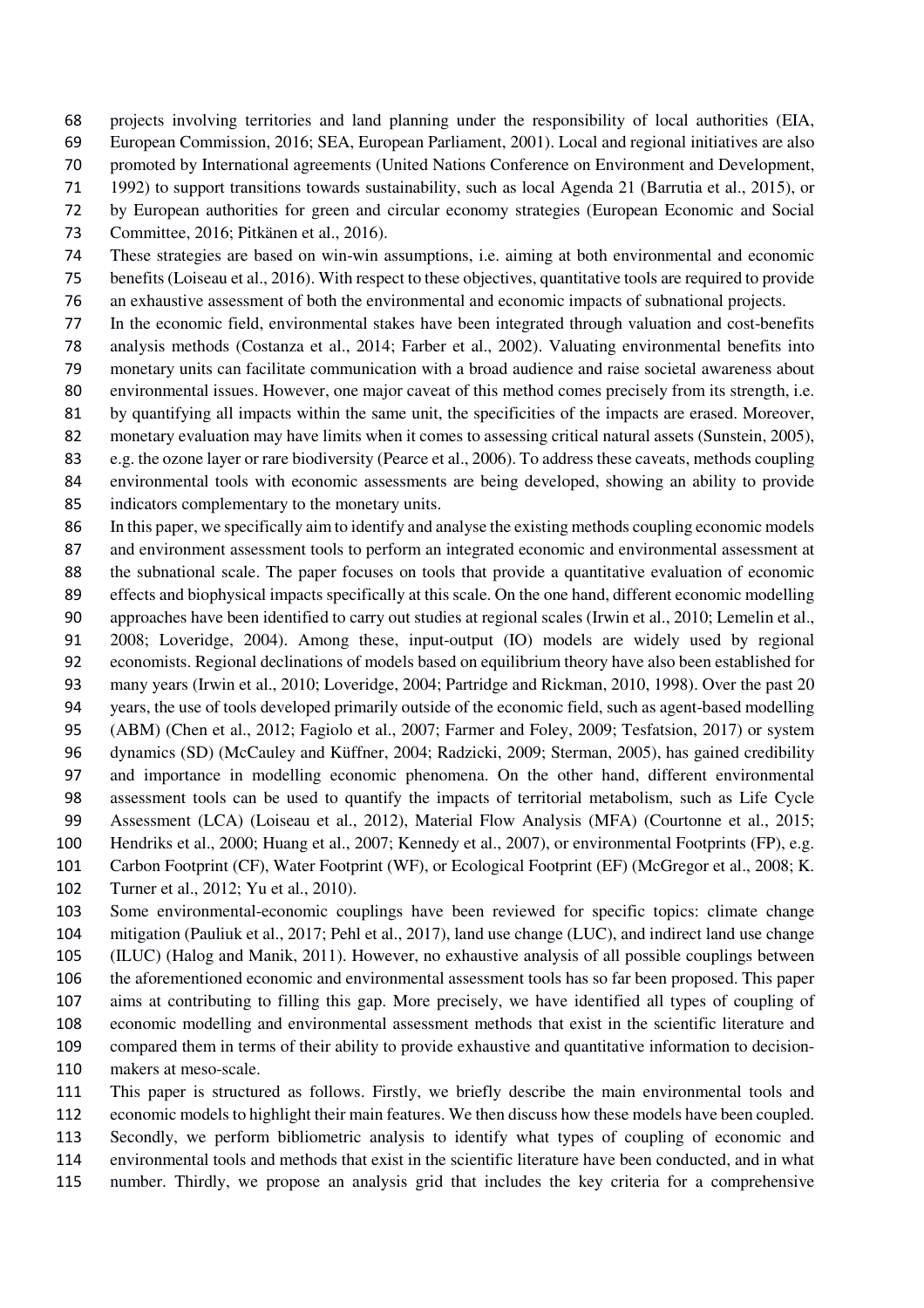assessment at a meso scale. Then, we compare the coupled approaches through the proposed analysis grid. Finally, we draw the main conclusions and perspectives to pave the way for future research on coupling economic and environmental models at subnational scales.

# **2 Overview of economic modelling approaches and environmental assessment methods at the subnational scale**

This paper focuses on integrated assessments methods that have coupled existing and standardized economic modelling tools with environment assessment methods. Before identifying these coupled models in the literature, we provide a brief overview of each group of methods separately.

**2.1 Economic modelling approaches for the subnational scale** 

The economic model review is based on the definition of *economics* as 'the science dealing with the allocation of scarce resources to meet unlimited needs' (Samuelson and Nordhaus, 1992). We therefore extend the review to all modelling tools that study human behaviour when it comes to extracting, producing, transforming, exchanging and consuming resources, goods, and services, and optimising these activities.

We consider five categories, depending on the way economic behaviours are represented (see figure 1 in SI-1). First, we distinguish empirical models from mixed theoretical-empirical models. Pure empirical models refer to econometric models (EC) built on statistical analysis of economic data, while theoretical-empirical models encompass all modelling tools built on a theoretical structure using key variables calibrated with empirical data and/or statistical methods. We omitted from our analysis purely theoretical models that provide qualitative insights as they only depict stylised behaviours. Within mixed theoretical-empirical models, two consistent groups are considered. The first group encompasses traditional economic models, which may exist in versions with analytically

solvable or numerically solvable structures. They are consistently used for subnational applications, and are hence well described. This group includes input output (IO) models and equilibrium theory models, i.e. Computable General Equilibrium (CGE) and Partial Equilibrium (PE) models (Irwin et al., 2010; Lemelin et al., 2008; Loveridge, 2004; Partridge and Rickman, 2010, 1998). The second group encompasses models sometimes referred to as *simulation* models. These models have been developed in the computer era and have numerically solvable structures only. Their use in economics applications has largely developed in the last 20 years (Borshchev and Filippov, 2004; Moon, 2017; Scholl, 2001). This second group includes Agent-Based modelling (ABM) (Chen et al., 2012; Fagiolo et al., 2007; Farmer and Foley, 2009; Tesfatsion, 2017) and System Dynamics (SD) (McCauley and Küffner, 2004;

Radzicki, 2009; Sterman, 2005). Consequently, the review will focus on five types of economic model,

i.e. IO, CGE, PE, ABM, and SD. We provide their main characteristics in table 1 and more information

is given in the Supplementary Information (see SI-1).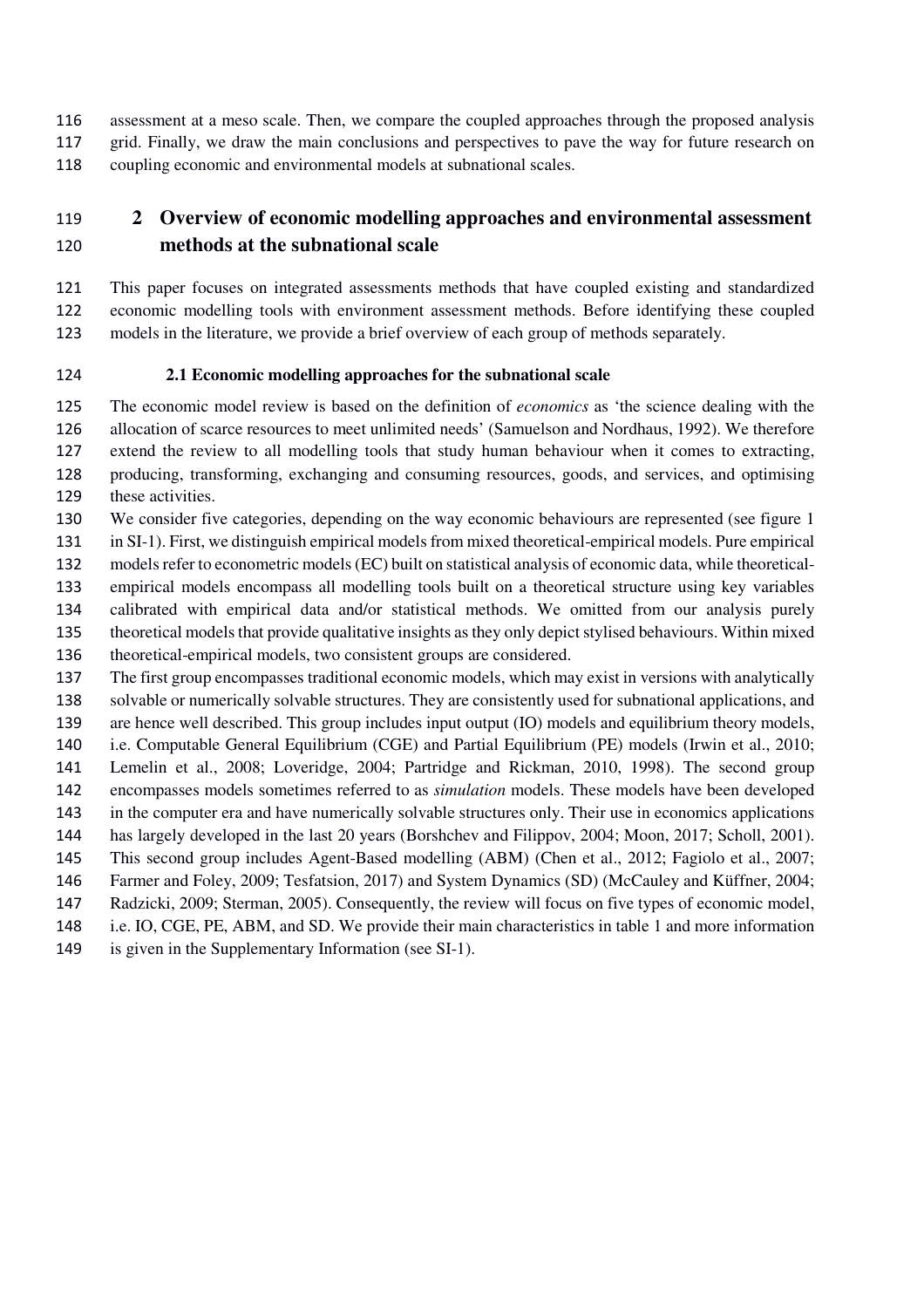| <b>Economic models</b> |                                                                                         |                                                                                                                                                         |                                                                                              |                                                                                                                           |                                                                                                   |                                                                           |  |  |
|------------------------|-----------------------------------------------------------------------------------------|---------------------------------------------------------------------------------------------------------------------------------------------------------|----------------------------------------------------------------------------------------------|---------------------------------------------------------------------------------------------------------------------------|---------------------------------------------------------------------------------------------------|---------------------------------------------------------------------------|--|--|
|                        | <b>IO</b> and SAM                                                                       | <b>General</b><br><b>Econometric</b><br>equilibrium                                                                                                     |                                                                                              | <b>Partial Equilibrium</b>                                                                                                | <b>Agent-Based Modelling</b>                                                                      | <b>System Dynamics</b>                                                    |  |  |
| <b>Characteristics</b> |                                                                                         |                                                                                                                                                         |                                                                                              |                                                                                                                           |                                                                                                   |                                                                           |  |  |
| <b>Formalisation</b>   | Linear relationship<br>between economic<br>output data<br>embedded in tables            | Relationship<br>between<br>various data<br>from<br>regressions                                                                                          | Supply and<br>demand<br>equilibrium based<br>on<br>econometrically<br>estimated<br>functions | Supply and demand<br>equilibrium based on<br>econometrically<br>estimated functions                                       | <b>Behaviour rules</b>                                                                            | Stock, flows, and feedback<br>loops                                       |  |  |
| <b>Equations</b>       | Linear                                                                                  | Linear and<br>non-linear                                                                                                                                | Linear and non-<br>linear                                                                    | Linear and non-linear                                                                                                     | Non-linear                                                                                        | Non-linear                                                                |  |  |
| Time dynamic           | <b>Static</b>                                                                           | Dynamic                                                                                                                                                 | Static and<br>Dynamic                                                                        | Static and Dynamic                                                                                                        | Static and Dynamic                                                                                | Dynamic                                                                   |  |  |
| Geographic scale       | From Meso to Macro                                                                      | All scales<br>Rather macro<br>oriented, meso<br>scale exists                                                                                            |                                                                                              | From Meso to Macro                                                                                                        | Very Macro or very micro<br>oriented                                                              | Very Macro or very<br>micro oriented                                      |  |  |
| <b>Strengths</b>       | Tracks interindustry<br>linkages<br>Easy to implement                                   | Accurate, time-<br>Endogenous<br>pathed<br>prices and<br>substitution<br>forecasts in the<br>effects<br>short term                                      |                                                                                              | Endogenous prices<br>and substitution<br>effects, simpler than<br>general equilibrium                                     | Freedom to model agent<br>behaviour and interactions<br>compared to analytical economic<br>models | Freedom to implement any<br>relevant variable and<br>complex interactions |  |  |
| Weaknesses             | Prices are fixed, no<br>substitution effects.<br>Tend to overestimate<br>policy impacts | Predictive<br>Implementation<br>power tied to<br>cost, high data<br>requirement, black<br>data quality<br>and restricted<br>box effect<br>to short term |                                                                                              | Limited to one or a<br>few economic<br>sectors, less detailed<br>socio-economic<br>indicators than<br>general equilibrium | Lacks<br>standardisation/tractability, black<br>box effect                                        | Lacks<br>standardisation/tractability,<br>black box effect                |  |  |

150 **Table 1 - Main characteristics of regional economic modelling tools**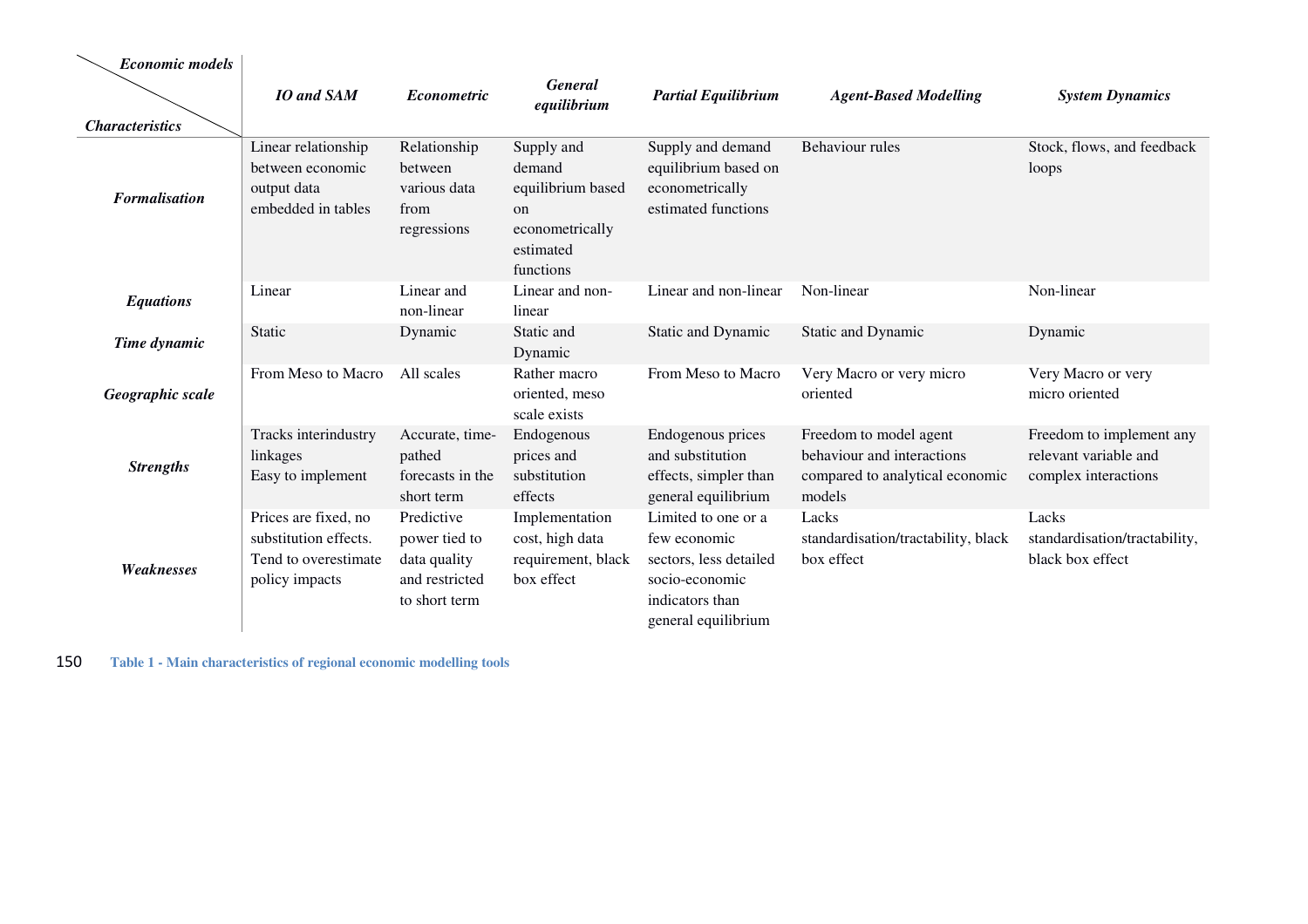#### **2.2 Environmental assessment methods**

Several tools can be used to assess the environmental impacts at the subnational scale. Loiseau et al. (2012) provide a complete description and comparison of the main characteristics of all methods that have been implemented at the territory scale. Among these, tools based on mono-footprint methods such as the Ecological Footprint (EF) and tools based on metabolism studies such as Material Flow Analysis (MFA) are notably widespread among practitioners. This is partly due to the existence of guidelines and databases that make it possible to apply these tools to cities, subnational regions, and nations. In addition, some of these methods provide indicators that are easily understandable by the public. The authors show that Life Cycle assessment (LCA), although less used for territory analysis, is a promising tool for assessing meso-scale objects. We provide an overview of the main characteristics of these three types of environmental assessment method in the table below, i.e. Footprint methods (Ecological, Carbon, and Water Footprint, FP), flow analysis (MFA or Substance Flow Analysis, SFA), and LCA, and in the Supplementary Information (see SI- 2).

#### **2.3 Towards coupling of economic and environmental assessment tools**

Couplings between some of the aforementioned economic and environmental assessment tools have been performed for 20 years in order to provide more exhaustive information to decision-makers. Bouman et al. (2000) analysed the case of battery-related pollution using three different methods simultaneously but separately, i.e. PE models, LCA, and MFA, and called for further integration of these methods. Earles and Halog (2011), followed by Rajagopal (2017) and Roos and Ahlgren (2018), reviewed methods using economic models to perform consequential LCA, which refers to an LCA type where indirect effects induced by a change in the studied system are accounted for by expanding its boundaries. Halog and Manik (2011) and Moon (2017) reviewed methods that used agent-based modelling or system dynamics for sustainability assessments and proposed frameworks to compare them. Integrated Assessment Models (IAMs), hybrid macroeconomic models developed in climate change research to model industrial and consumption drivers of greenhouse gas (GHG) emissions in 177 various scenarios, were also coupled with LCA or MFA (Pauliuk et al., 2017; Pehl et al., 2017).

Model coupling ranges from the construction of *ad hoc* indicators (converting an economic output in an environmental impact with a coefficient) to simultaneous use of different tools for the same case study to more formalised coupling of models. We propose a simple classification of coupling between low-and high-level couplings.

Low-level coupling encompasses couplings where economic and environment models are run separately, using different variables. Output(s) from one model is (are) used as input(s) of the other model, either at a single period (comparative) or through an iterative process (recursive). Numeric interfaces can be used to automatize the recursive information transfer. High-level couplings describe models that are linked and run together, involving variables from the economic and environmental models in closed loops, e.g. a model where the behaviour of economic agents is environmentally driven (preferences for environmental considerations in their utility function, production dependent on environmental assets, etc.).

In both low and high-level couplings, the economic model often drives the entire coupled model. It

defines the level of aggregation of the model, the ability to model the interactions and indirect effects in

the assessed system – the foreground – or in its related systems – the background – and subsequently,

spatial consideration for impact assessment in the foreground. It also sets the time dynamic. Thus, the

economic model defines significantly the modelling abities of the coupled model.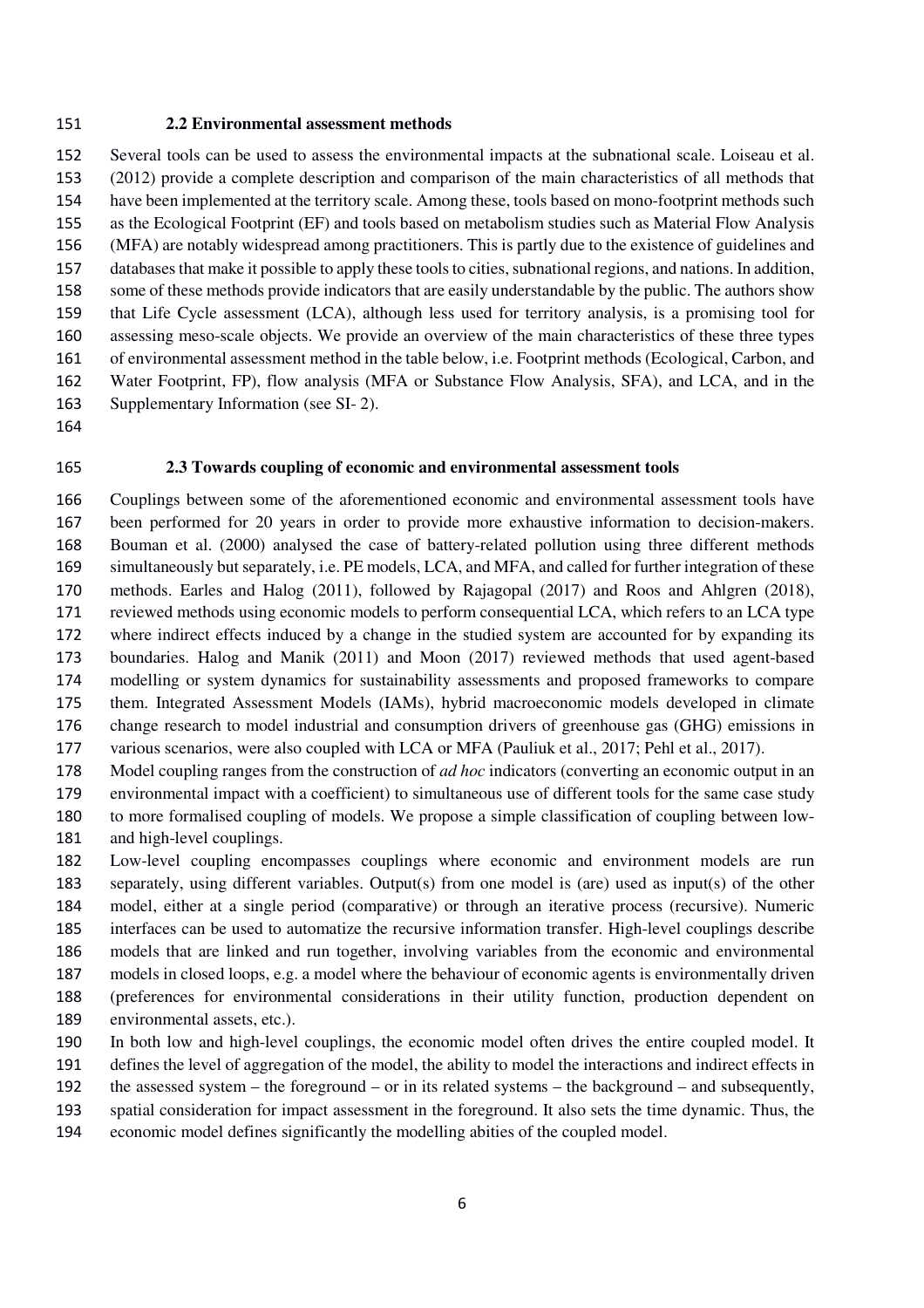# **3 Material and methods**

We present here the general approach we followed to select the literature to review and perform the qualitative comparison of the couplings of the economic models and the environmental tools presented in the precedent section. We base this comparison on a specific analysis grid including eight key criteria.

# **3.1 Bibliometric analysis**

The bibliometric analysis was focused on papers using couplings of economic and environmental tools, hereafter called Economic-Environment Integrated Model (EEIM). We omitted approaches using econometric forecast models for such couplings, as there were only two relevant papers. The review eventually considers 15 types of EEIM.

205 We used the Scopus database<sup>1</sup> with a standardized process: in the query, the name - or names - of the economic model type was crossed with one of the environmental assessment methods in the 'abstract – title – keywords' category. The review was limited to articles published after 1990. This first research provides insight into the use of EEIMs in the scientific literature. We provide the number of papers 209 found for each method and a keyword network analysis in the Supplementary Information (see  $SI - 3$ ). We then selected articles within the results of this first search, based on the abstracts, retaining those that showed a particular focus on the integration of economic modelling and environmental assessment tools to model a region, economic sector(s) from the local to global scale, and sets of economic agents. A few articles that were not obtained with the first search but that were often cited were also added. We did not fully restrict the selection to regional applications at this point in order to diversify the examples of EEIM. In this manner, we built a pool of case studies and articles for each of the 15 EEIMs. We

216 provide the full list in the Supplementary Information (see  $SI - 4$ ).

### **3.2 An analysis grid to evaluate integrated assessment methods**

We developed an analysis grid to carry out a transparent and argumentative comparison of the EEIMs.We defined criteria that need to be considered when describing and analysing the couplings following the approach proposed by Finnveden and Moberg (2005), Blanc et al. (2009) and Loiseau et al. (2012). According to them, we made a distinction between criteria related to the main characteristics 222 of the EEIMs (i.e. descriptive criteria) and criteria related to the abilities of EEIMs. These latter are used as qualitative criteria to rate the performances of the different types of couplings to fit the purpose of performing an assessment of a meso scale entity, taking account of detailed interdependencies between economic agents, environmental entities, at different spatial scales and over time.

*3.2.1 Descriptive criteria* 

 $\overline{a}$ 

- The first group of criteria states the main characteristics of the EEIM:
- (i) The first criterion deals with the objectives addressed by the coupling of models. In other words, **what are the goals and scope of the study**? This qualitative criterion is proposed to identify the object of the study, i.e. a complete geographic space such as a nation or a subnational region or single sector, and the main purpose of the study, e.g. a diagnosis or policy eco-design, explorative scenario analysis, etc.

*Scopus is currently the best tool available for literature electronic search due to its wider subject and journal range compared to other databases.*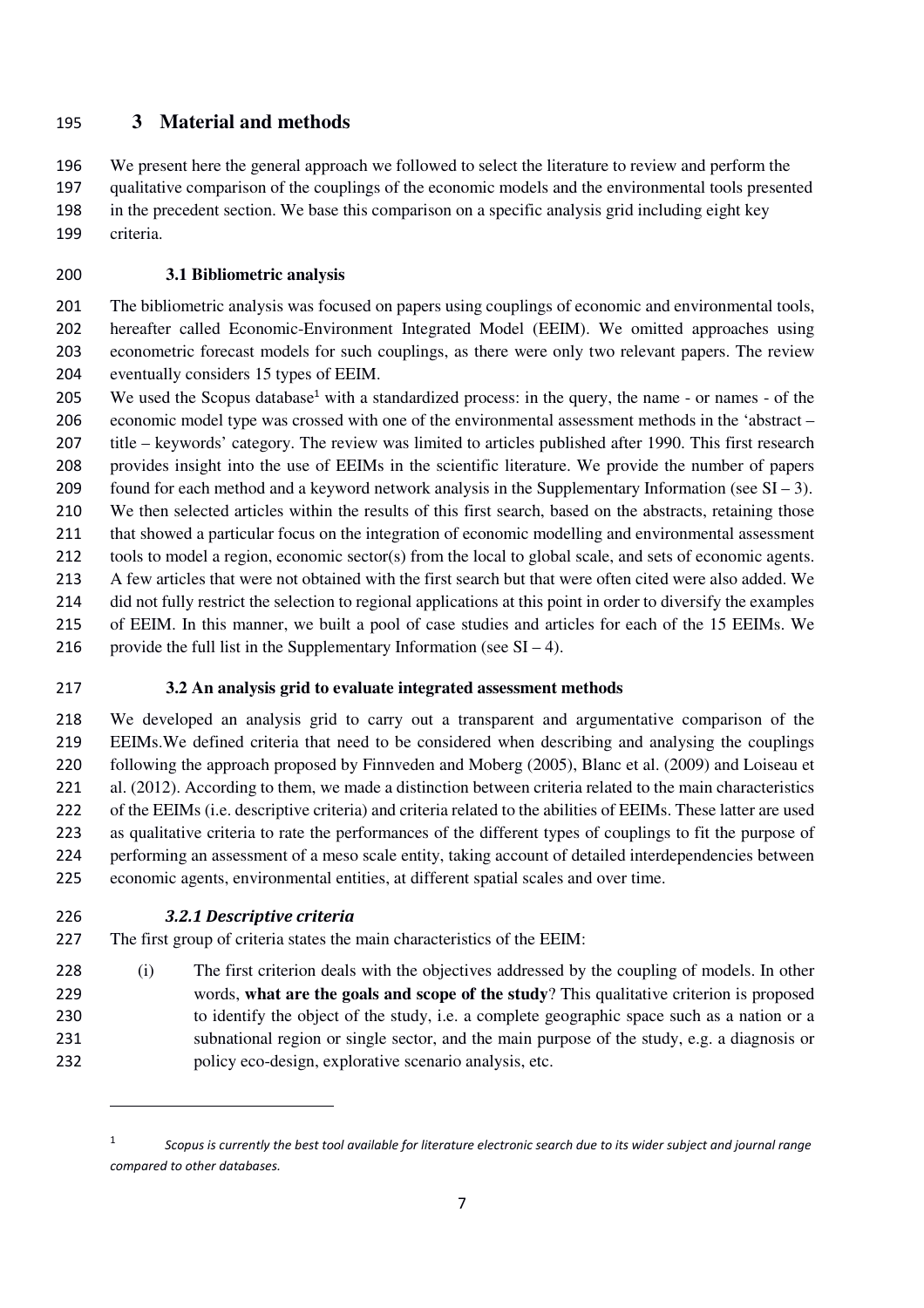- (ii) The second criterion analyses the intensity of the coupling between the economic and environmental models, as explained in 2.1.3. *3.2.2 Qualitative criteria*  The second group of criteria qualifies the main features of the EEIMs: (iii) The third criterion addresses the **ability to model the studied system in a comprehensive and detailed way**. It is decomposed into two dimensions. 1) The number of economic sectors or products under consideration. The model represents either one or a few related sectors or most to all economic sectors. 2) The level of aggregation or disaggregation of the sectors or products. The type of economic model used mainly determines the level of aggregation (using, for instance, the International Standard of Industrial Classification of All Economic Activities (ISIC, 2007)). We distinguish: a) Aggregated frameworks when categories correspond mostly to the ISIC top level, usually with 10 to 20 or fewer sectors, each with a representative value. 249 b) Semi disaggregated frameworks, when it corresponds rather to the ISIC secondary level from approximately 30 to approximately 60 sectors/products. c) Very disaggregated frameworks, with more than 100 industries or products, more detailed than the ISIC secondary level. Further details are provided in the Supplementary Information (See SI-5a). (iv) The fourth criterion evaluates **the ability of the EEIMs to provide a multicriteria assessment**. This ability is essential to identify the distribution of socioeconomic or environmental impacts (Finnveden et al., 2009), but also between environmental and economic impacts. This final point is important to identify the win-win solutions for both the environment and the economy (Porter and Linde, 1995). Usually, economic models provide at least output indicators in monetary units (e.g. for a sector or country, such as Gross Domestic Product) or quantities; other economic indicators may be given, such as trade surplus, added value, consumer or producer surplus, tax revenue or policy budgetary costs. At best, socioeconomic indicators such as jobs or wages are provided (Loveridge, 2004; Seung and Waters, 2006). Environmental indicators are related to pressures (i.e. pollutant emissions or resource use), and certain methods (e.g. LCA) convert these pressures into impacts on the environment, going further in the DPSIR (Drivers-Pressure-State-Impact-Response) analytical framework proposed by the European Environment Agency (EEA Report, Smeets and Weterings, 1999). The same rationale applies to economic models. The more environmental flows (e.g. fossil and mineral resource use, water, land use, greenhouse gas, pesticides, or particulates emissions, etc.) and economic information (quantities, prices, and socioeconomic data) estimated the better. (v) **The fifth criterion analyses the ability of the EEIMs to consider indirect effects.** If we consider that the region or activity under study is the foreground system (see left side of Figure 1), then, depending on the boundaries of the modelled system, two different types of indirect effect are considered in relation to the foreground system. First, 'indirect effects' can refer to the life cycle perspective and the system under study, which has numerous
- sectoral and geographical linkages with the rest of the world due to increasing globalization. All these external linkages comprise the background systems (right side of Figure 1). A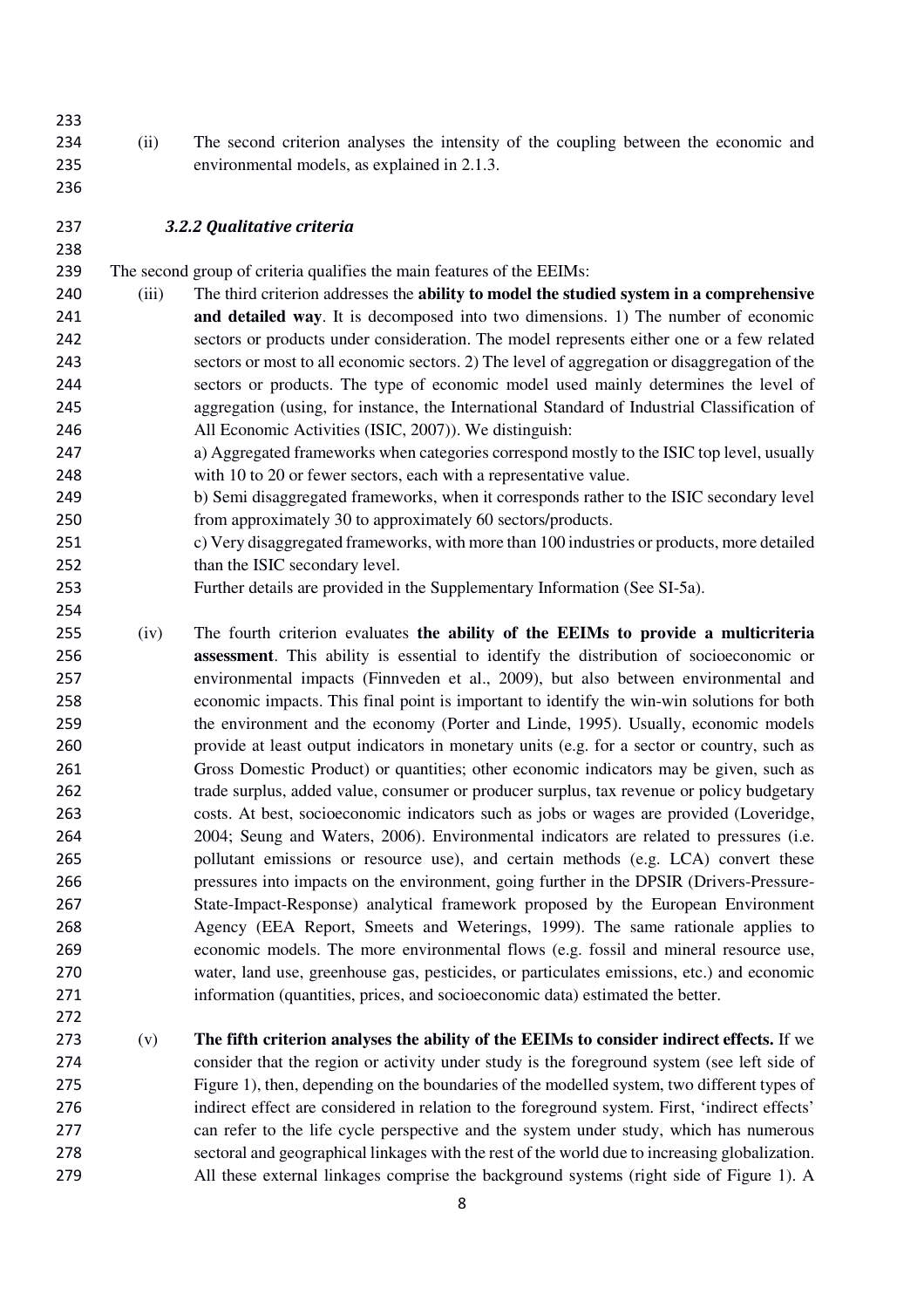change in the foreground system can spread over the background system through trade exchanges. For instance, building a new biomass power plant in the foreground system may import part of its biomass from the background system, thus leading to crowding out of part of the biomass used by other industries or consumers in the background system. These indirect effects are represented in purple plain arrows on Figure 1 and refer to so-called 'off-site impacts'. Other types of indirect effect are investigated in the literature and correspond to arrows 4 and 8 (see SI – 5b for more information). Second, indirect effects can also encompass all the modifications of product flows due to a change in the economic system after the implementation of a policy or the development of an infrastructure. For instance, building a biomass-fed power plant is likely to drive changes in (1) the biomass flows not only for the new plant but also for other industries (through competition or synergies) and (2) in the flows of final products (i.e. power and its substitutes) at the consumer level. These indirect effects at the foreground level are represented with red arrows in Figure 2 and refer to the so-called 'consequential effects'. 



| 295 |                                                                                                                         |
|-----|-------------------------------------------------------------------------------------------------------------------------|
| 296 | Figure 1- Representation of a set of indirect effects in the foreground and background                                  |
| 297 | systems                                                                                                                 |
| 298 | In this example, sector <i>If</i> benefits from a direct change, e.g. a policy, which increases its production capacity |
| 299 | (arrow 1). Sector 2f indirectly benefits from the policy via a synergetic relationship (arrow 2) while sector           |
| 300 | 3f is badly affected through a competition relationship (arrow 3). Consumers $f$ also indirectly benefit                |
| 301 | through price and revenue indirect effects (arrow 4). These three types of indirect effect $(2, 3, 4)$ comprise         |
| 302 | the <i>consequential effects</i> of the policy. These changes induce changes in the local environmental impacts         |
| 303 | in the foreground Lif and global impacts Gif.                                                                           |
| 304 | In the background system, all production sectors and consumers are affected through indirect off-site effects           |
| 305 | (arrows 5, 6, 7, 8), which are transmitted through trade channels. These changes induce changes in the local            |
| 306 | environmental impacts in the background $Lib$ and global impacts $Gib$ .                                                |
| 307 |                                                                                                                         |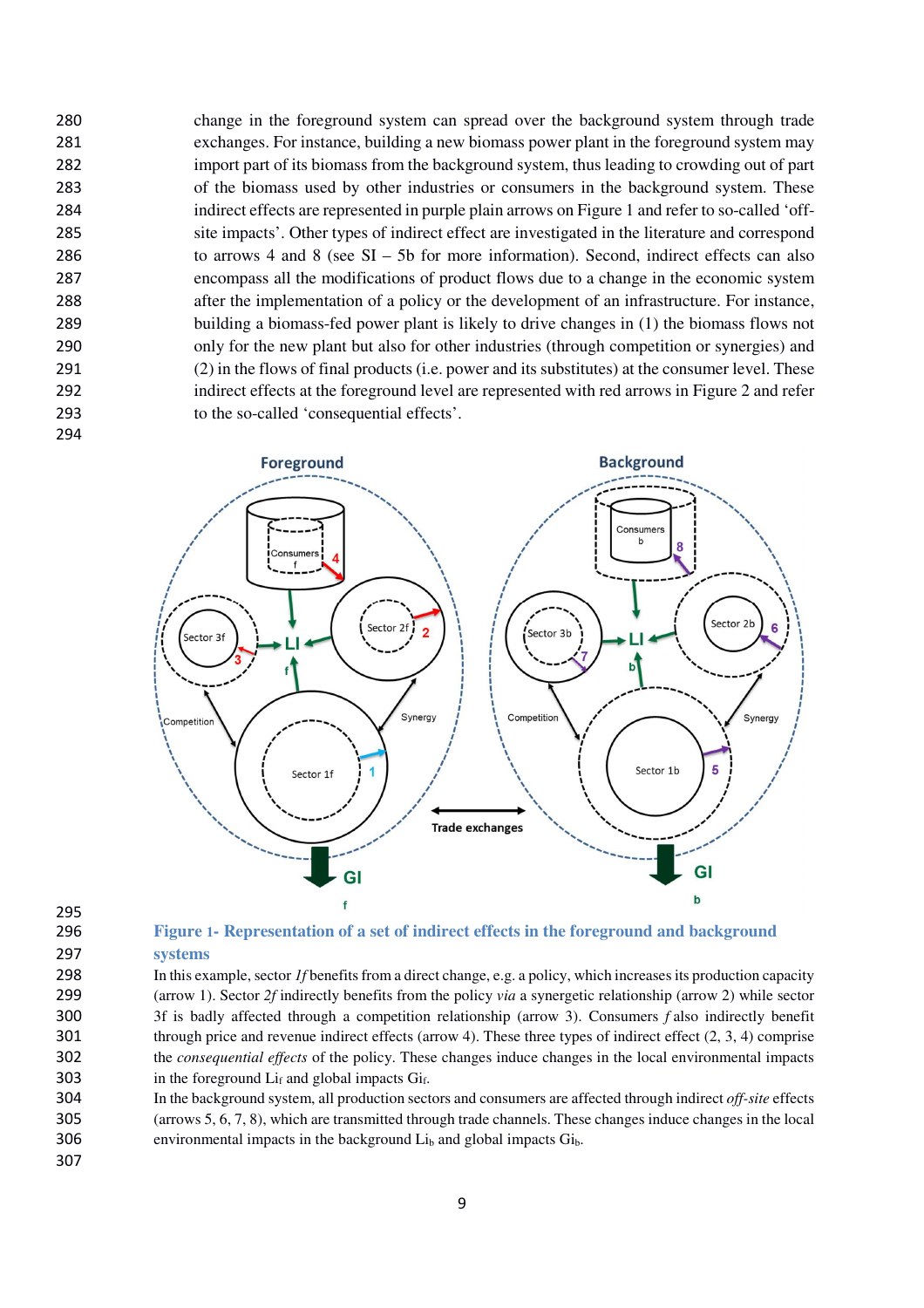(vi) The sixth criterion is based on the **ability of the EEIMs to consider spatial variability**. The geographical representativeness of the activities or sectors under study increases the robustness of the study and could be used to quantify regionalized impacts (Potting and Hauschild, 2006). Explicit spatial modelling of economic activities in both the foreground and background facilitates the consideration of spatial variability in impact assessment.

- (vii) The seventh criterion discusses the **ability of the EEIMs to account for the temporal**  evolution of the system in the short, medium, and long term. In economics, short, medium, and long terms are usually defined according to hypotheses on parameter variability such as prices, capital formation, or elasticities, as well as technology maturation or energy efficiency. We distinguish between static, dynamic non-recursive and dynamic recursive frameworks. Dynamic recursive models allow for simulating of a development path, while non-recursive models only simulate two time periods: initial and modified.
- (viii) The eighth and final criterion assesses the **ability of the EEIMs to be easily usable**. This rating gathers appreciation of the availability of data as well as the amount of time and technical knowledge required to run the EEIM and to implement the coupling, the level of standardisation reached by each model, and/or the tools' abilities to provide results that are understandable by stakeholders.

The EEIMs found in the literature are rated according to criteria (iii) to (viii), comparative to each other, using a scale ranging from 1 to 4, with 4 being the most satisfying ability and 1 the least satisfying. The rating system is detailed in Table 2.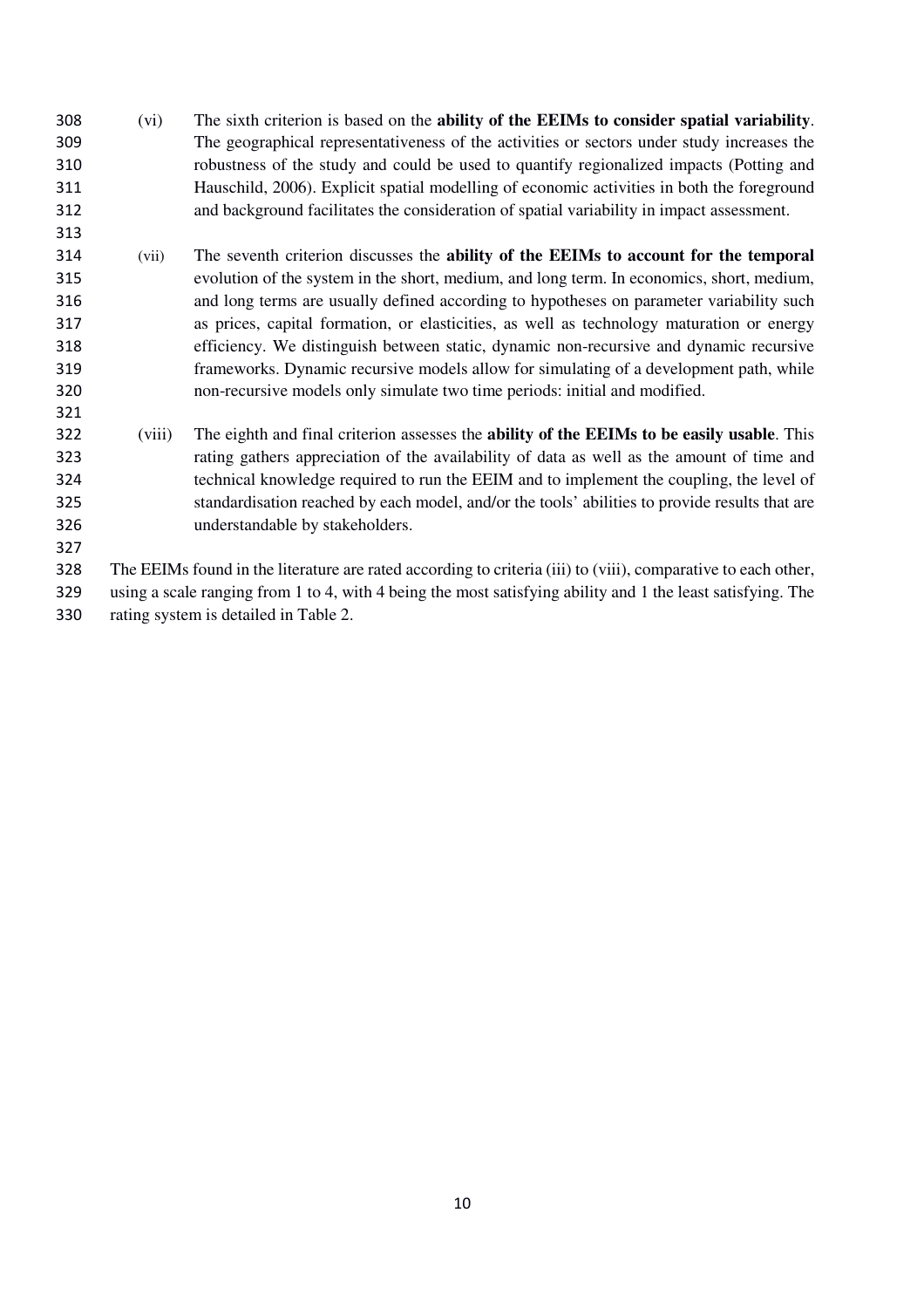| Criteria                      | <b>Description</b>                                                                          | <b>Rating scale</b>                                                                  |  |  |  |  |  |
|-------------------------------|---------------------------------------------------------------------------------------------|--------------------------------------------------------------------------------------|--|--|--|--|--|
| Ability to                    | Number of economic sectors or products:                                                     | 1: one or a few sectors, aggregated products                                         |  |  |  |  |  |
| model in a<br>comprehensive   | *One or a few related sectors<br>*Most or all sectors are included.                         | 2: one or a few sectors, one or a few<br>disaggregated products                      |  |  |  |  |  |
| and detailed                  |                                                                                             |                                                                                      |  |  |  |  |  |
| way                           | Level of aggregation of the economic sectors or products                                    | 3: either disaggregated products for one or a few                                    |  |  |  |  |  |
|                               | *Aggregated ('agricultural products')                                                       | sectors or aggregated products for all sectors                                       |  |  |  |  |  |
|                               | *Semi Aggregated ('cereals')<br>*Disaggregated ('wheat')                                    | 4: disaggregated products for all sectors                                            |  |  |  |  |  |
| Ability to                    | Each rating comprises a coupling of the economic models and                                 | 1 Information on quantities                                                          |  |  |  |  |  |
| provide a                     | the environmental models' ratings, scaled back from 1 to 4.                                 | produced/consumed/transformed                                                        |  |  |  |  |  |
| multicriteria                 |                                                                                             | 2 Exhaustive economic information (prices and                                        |  |  |  |  |  |
| assessment                    | Economic Indicators:                                                                        | quantities)                                                                          |  |  |  |  |  |
|                               | Diversity and/or presence of socioeconomic indicators.<br>Economic indicators are additive. | 3 Exhaustive economic information and                                                |  |  |  |  |  |
|                               |                                                                                             | socioeconomic impacts                                                                |  |  |  |  |  |
|                               |                                                                                             | 1 A few environmental flows                                                          |  |  |  |  |  |
|                               | Environmental indicators: diversity of environmental flows.                                 | 2 Exhaustive environmental flows                                                     |  |  |  |  |  |
|                               |                                                                                             | 3 Exhaustive environmental impacts                                                   |  |  |  |  |  |
| Ability to                    | Consequential effects on the foreground/background                                          | 1: A few consequential effects with limited                                          |  |  |  |  |  |
| model indirect                | *Intersectoral trade and intermediate consumptions effects                                  | background interactions                                                              |  |  |  |  |  |
| effects:                      | *Market effects and product substitutions, rebound effects                                  | 2: A few consequential effects with some                                             |  |  |  |  |  |
| consequential<br>and off-site | *Demand/supply thresholds, learning curves<br>*Social behaviours (adoption)                 | background modelling / Many consequential                                            |  |  |  |  |  |
| effects                       |                                                                                             | effects with limited background modelling                                            |  |  |  |  |  |
|                               | Off-site effects from economic modelling and environmental                                  | 3: Many consequential effects with some                                              |  |  |  |  |  |
|                               | tools' background modelling.                                                                | background modelling                                                                 |  |  |  |  |  |
|                               | Environmental background modelling and                                                      | 4: Many consequential effects, with detailed                                         |  |  |  |  |  |
|                               | Economic background modelling                                                               | background interactions                                                              |  |  |  |  |  |
| Ability to                    | Case studies scale:                                                                         | 1: Rather macro level, global/unspatialised                                          |  |  |  |  |  |
| model                         | Meso (Local/Subnational); Macro (National/International                                     | impacts                                                                              |  |  |  |  |  |
| Spatialisation                |                                                                                             | 2: Rather macro level, mostly global impacts,                                        |  |  |  |  |  |
|                               |                                                                                             | some foreground spatialisation<br>3: Rather local/meso level, mostly global impacts, |  |  |  |  |  |
|                               |                                                                                             | some foreground spatialisation                                                       |  |  |  |  |  |
|                               | Spatialisation of economic and environmental indicators in                                  | 4: Rather local/meso level, detailed spatialised                                     |  |  |  |  |  |
|                               | the foreground and/or background                                                            | foreground, some background spatialisation                                           |  |  |  |  |  |
| Ability to                    | Time dynamics                                                                               | 1 Static                                                                             |  |  |  |  |  |
| accountfor                    |                                                                                             | 2: Dynamic non-recursive                                                             |  |  |  |  |  |
| temporal                      |                                                                                             | 3: Dynamic recursive                                                                 |  |  |  |  |  |
| aspects                       |                                                                                             | 4 : Dynamic recursive with dynamic                                                   |  |  |  |  |  |
|                               |                                                                                             | environmental impacts                                                                |  |  |  |  |  |
| Usability                     | Data availability                                                                           | 1: Experimental couplings, specific data<br>collection for the case studies          |  |  |  |  |  |
|                               | Standardisation of models and coupling                                                      | 2: Technical implementation, more or less data to                                    |  |  |  |  |  |
|                               |                                                                                             | collect                                                                              |  |  |  |  |  |
|                               | Availability and technicality of models and coupling                                        | 3: Implementation accessible, consistent<br>databases available                      |  |  |  |  |  |
|                               |                                                                                             | 4: Easy to implement, consistent databases                                           |  |  |  |  |  |
|                               |                                                                                             | available                                                                            |  |  |  |  |  |

**Table 2 - Criteria description and rating system for qualitative comparison of models. IO=Input Output, ABM=agent-<br>
<b>332** based modelling, SD=System Dynamic, PE=Partial Equilibrium, CGE=Computable General Equilibrium,

332 **based modelling, SD=System Dynamic, PE=Partial Equilibrium, CGE=Computable General Equilibrium,** 

333 **FP=Footprint, MFA=Material Flow Analysis, LCA=Life Cycle Assessment**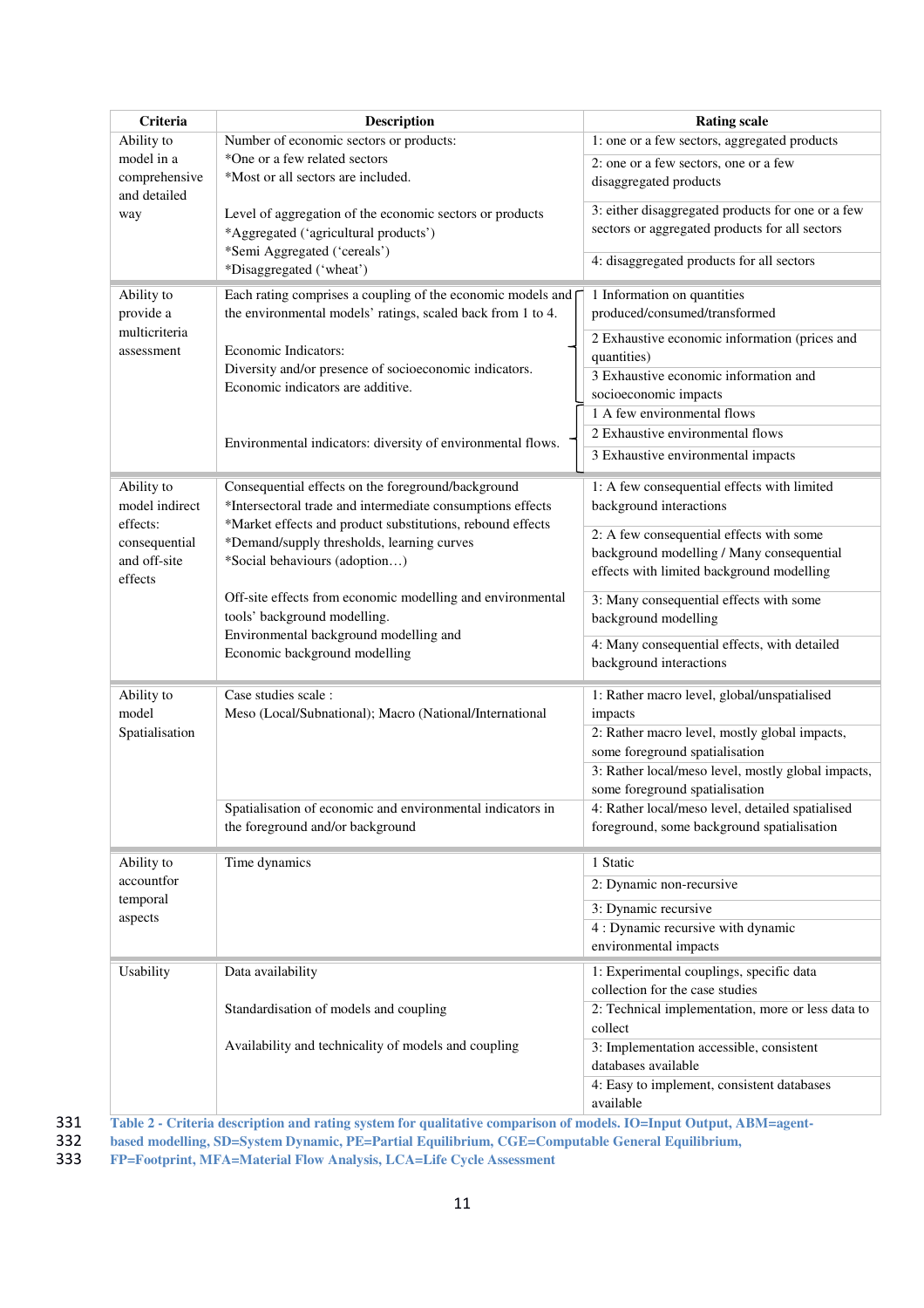## **4 Results and discussion**

The results are presented as follows: first, we provide the results of the bibliometric analysis and then analyse the reviewed articles using the criteria grid developed in 3.2. Finally, we draw the main results and findings from the review.

#### **4.1 Quantitative results of the bibliometric analysis**



The evolution of the number of articles for each type of EEIM is plotted in Figure 2.

#### 

**Figure 2 - Number of articles per EEIM, for the period 1995-2004 and then every 2 years following. IO=Input Output, ABM=Agent-based modelling, SD=System Dynamic, PE=Partial Equilibrium, CGE=Computable General Equilibrium, FP=Footprint, MFA=Material Flow Analysis, LCA=Life Cycle Assessment** 

Since the 1990s, couplings of economic IO models with various environmental assessment methods have been performed, with the first couplings conducted with LCA. Figure 2 shows that IO is by far the most used economic modelling type in EEIM. It is also the oldest form of economic and environmental model coupling. The use of CGE models, although limited, is clearly increasing at the end of the period, while the use of PE, ABM, and SD remains stable. This demonstrates a growing interest in more exhaustive approaches. Other types of EEIM are used on a much lower order of magnitude. Besides, EEIMs involving MFA appear to be less frequently used than those using LCA and FP.

### **4.2 Comparison of the couplings through the proposed analysis grid**

We reviewed the pool of selected papers, i.e. 115 out of 536 papers found from the systematic search, using the analysis grid presented in section 2.3 in order to provide comparisons of the different EEIMs. We performed a qualitative scoring of the EEIMs based on the grid. The results are presented and discussed in the eight following sections. The complete ratings are summarised in the following Table 4 at the end of the section.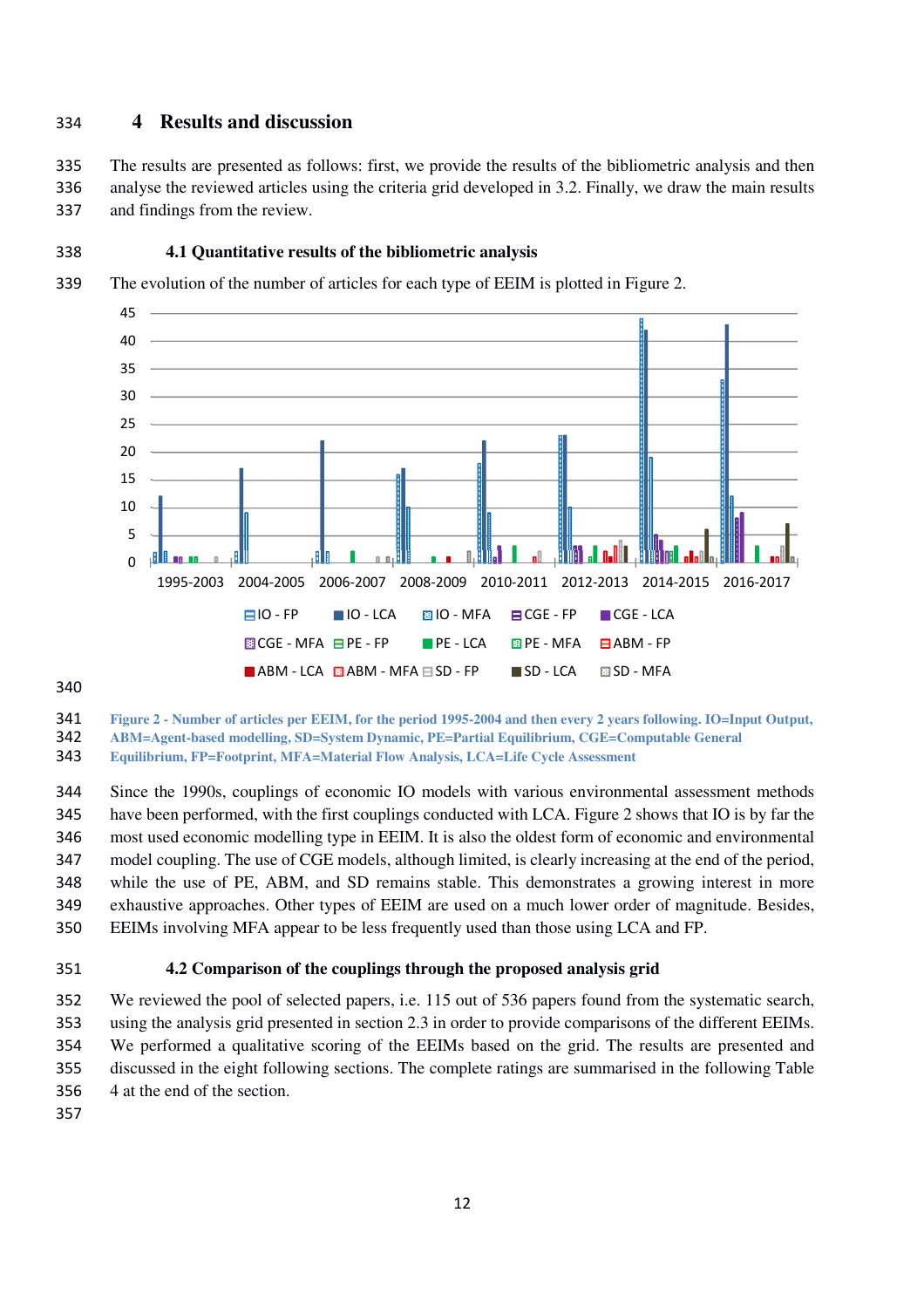#### *4.2.1 Goal and scope of the study*

EEIMs based on IO couplings are best suited for diagnosis of geographic entities as a whole, as they generally encompass a large number of sectors at a reasonably disaggregated level (Minx et al., 2009). The best example is the coupling of footprints with Multi Regional Input Output (MRIO), i.e. IO tables gathering several figures at the regional or country scales, which allow the diagnosis to be extended from the foreground to related regions or countries (McGregor et al., 2008; Wiedmann, 2009). In a complementary way, MFA couplings are most often used to perform a detailed diagnosis of a given sector or product family, e.g. metal flows and electronic components at a global or country scale (Bollinger et al., 2012; Bonnin et al., 2013; Choi et al., 2016; Dellink and Kandelaars, 2000; Elshkaki et al., 2004; Streicher-Porte et al., 2007).

EEIMs are also useful for national eco-design policy assessment, mostly with IO-FP (Allan et al., 2014; Chen et al., 2017) and CGE-FP, and in some cases IO-LCA and CGE-LCA. MFA couplings with ABM or SD are frequently used for recycling/circular economy eco-design. In the same vein, there are several examples of SD-based EEIMs addressing infrastructure or large-scale process efficiency (Bollinger et al., 2012; Feng et al., 2017; You et al., 2012). Finally, PE/CGE/ABM – Footprint/LCA EEIM are shown to be particularly used for scenario analysis related to agriculture, biofuels, and land use (Escobar et al., 2017; Marvuglia et al., 2017; Plevin et al., 2015; Rege et al., 2016). CGE and FP methods are oriented towards geographic entities rather than specific sectors, the opposite of PE and MFA. SD/ABM and

LCA are rather process/sectoral oriented but are increasingly used at the subnational scale. The main properties and goals of the various EEIMs are given in Table 3.

| Object of<br>study<br>Aim    | Whole geographic entity             | Product category/ Economic sector |
|------------------------------|-------------------------------------|-----------------------------------|
| Diagnosis                    | IO-ALL, CGE-ALL, all-FP             | All-MFA, (PE-all, all-LCA)        |
| Policy/Process<br>Eco-design | $CGE - FP$                          | SD-all, All-LCA, all-MFA          |
| <i>Scenario</i><br>analysis  | PE-ALL, CGE-ALL, IO-FP, all-<br>LCA | PE/ABM-LCA; IO-MFA, SD-FP         |

**Table 3 – Preferred EEIM method sorted by questions and object of study** 

*IO-ALL refers to any coupling of IO and an environmental assessment tool, i.e. IO-FP, IO-LCA, and* 

*IO-MFA. Similarly, all-FP refers to any coupling of an economic model and FP, i.e. IO-FP, CGE-FP,* 

*PE-FP, ABM-FP, and SD-FP.* 

#### *4.2.2 Intensity of model coupling*

Most case studies present low-level couplings, i.e. the output of a model is used as inputs or parameters for the other. In most examples of IO/PE/CGE couplings, the economic model provides economic outputs with which an environmental impact assessment is performed. In fewer cases, the environmental modelling framework is used to provide data or parameter constraints for the economic modelling, for instance to model the effects of an environmental policy (Allan et al., 2014; Dellink and Kandelaars, 2000; Lenglet et al., 2017). It is noteworthy that in case studies where the coupling consists of a linear economic model whose outputs data feed a linear environmental assessment model, higher coupling is useless. This remark applies to IO-FP and IO-LCA, depending on the LCI database structure.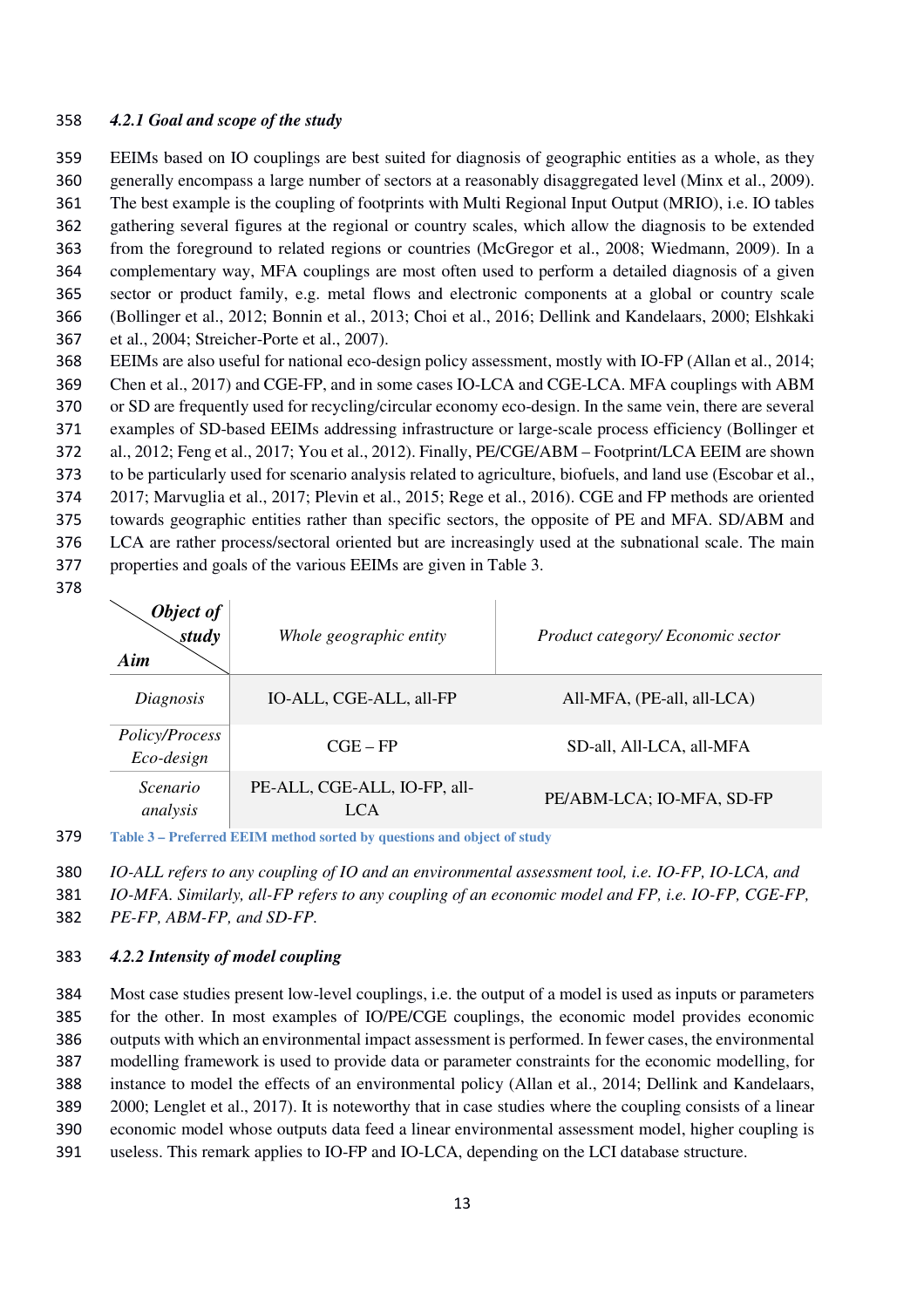We identified two types of issue where high-level coupling is relevant. 1) When environmental impacts have endogenous effects on the stock of capitals and/or the efficiency of the use of the production factors; examples of high level coupling are SD-EF where the environmental consequences of strategic decisions within an industry are embedded in the model (Feng et al., 2012; Jin et al., 2009). 2) When economic agents internalise environmental policies in their decision process. Such a feature is considered in Knoeri et al. (2013) and tested by Davis et al. (2009). It would allow us to compare various environmental policy instruments, e.g. regulation, norm, communication, taxes, and labelling.

#### *4.2.3 Model comprehensiveness and detail*

Generally, IO models use multiregional tables containing more than 50 industries for all sectors of the economy. CGE models, which are more aggregated, have fewer products, generally between 30 and 50. Most PE applications deal with 5 to 20 products for one or two related sectors such as agriculture (Calzadilla et al., 2013; Morgan and Daigneault, 2015; Vázquez-Rowe et al., 2013), forestry (Earles et al., 2013; Eriksson et al., 2012; Lenglet et al., 2017), or bioenergy (Bernard and Prieur, 2007; Escobar et al., 2017; Rozakis et al., 2013). Although there are theoretically no restrictions to the number of sectors represented, ABM models are found to be used for a single sector, with one or a few products; for instance, switchgrass, dairy products, or wheat (Bichraoui et al., 2015; Marvuglia et al., 2017; Morgan and Daigneault, 2015). In the same way, SD models are involved in EEIMs applied to a single sector, with agriculture being well represented among SD-FP (El-Gafy, 2014; Feng et al., 2017; Inman et al., 2016) with moderately disaggregated products. SD-LCA and SD-MFA are applied to industrial sectors, and are very detailed in some case studies involving MFA coupling (Choi et al., 2016; Elshkaki et al., 2004). Indeed, LCA was long restricted to product, process, or at best single economic sectors (Pergola et al., 2013; Wood and Hertwich, 2013; You et al., 2012).

- To sum up, IO-ALL models provide the most detailed and comprehensive representations of the economy, followed by CGE-ALL and PE-ALL. ABM-ALL and SD-ALL papers comprise mixes of case studies on specific products or sectors and a few studies of multisectoral systems.
- 

#### *4.2.4 Ability to provide a multicriteria assessment*

IO-ALL models provide the output in terms of quantities or value for the economic sector. Yet, economic outputs may be translated into other socio-economic indicators using given exogenous conversion coefficients.

PE and CGE are run with endogenous prices in addition to quantities, which allows us to calculate producer and consumer surpluses. Nevertheless, most PE-ALL models focus on simpler economic indicators, i.e. sector or product outputs in monetary units or quantities (Calzadilla et al., 2013; Escobar et al., 2017; Vázquez-Rowe et al., 2013), with a few providing explicitly more detailed economic assessments (Bernard and Prieur, 2007; Lenglet et al., 2017). Some CGE-ALL models are able to deliver socioeconomic indicators as endogenous wages, employment, and tax amounts (Cong et al., 2017; Cui et al., 2017; Dellink and Kandelaars, 2000). SD and ABM models usually process socio-economic variables other than price and quantity (Tesfatsion, 2017) and thus tend to be able to provide more socio-economic indicators derived from these variables. In this vein, Bravo et al. (2013) give another level of information with an ABM model providing the household expenditures associated with given consumption patterns. However, in the reviewed ABM-ALL and SD-ALL case studies, the indicators are basic: cultivated areas in the many ABM-ALL models focus on the agricultural sector or quantities for one or a few given sectors (Knoeri et al., 2013; Elshkaki et al., 2004; Onat et al., 2016; Shrestha et al., 2012).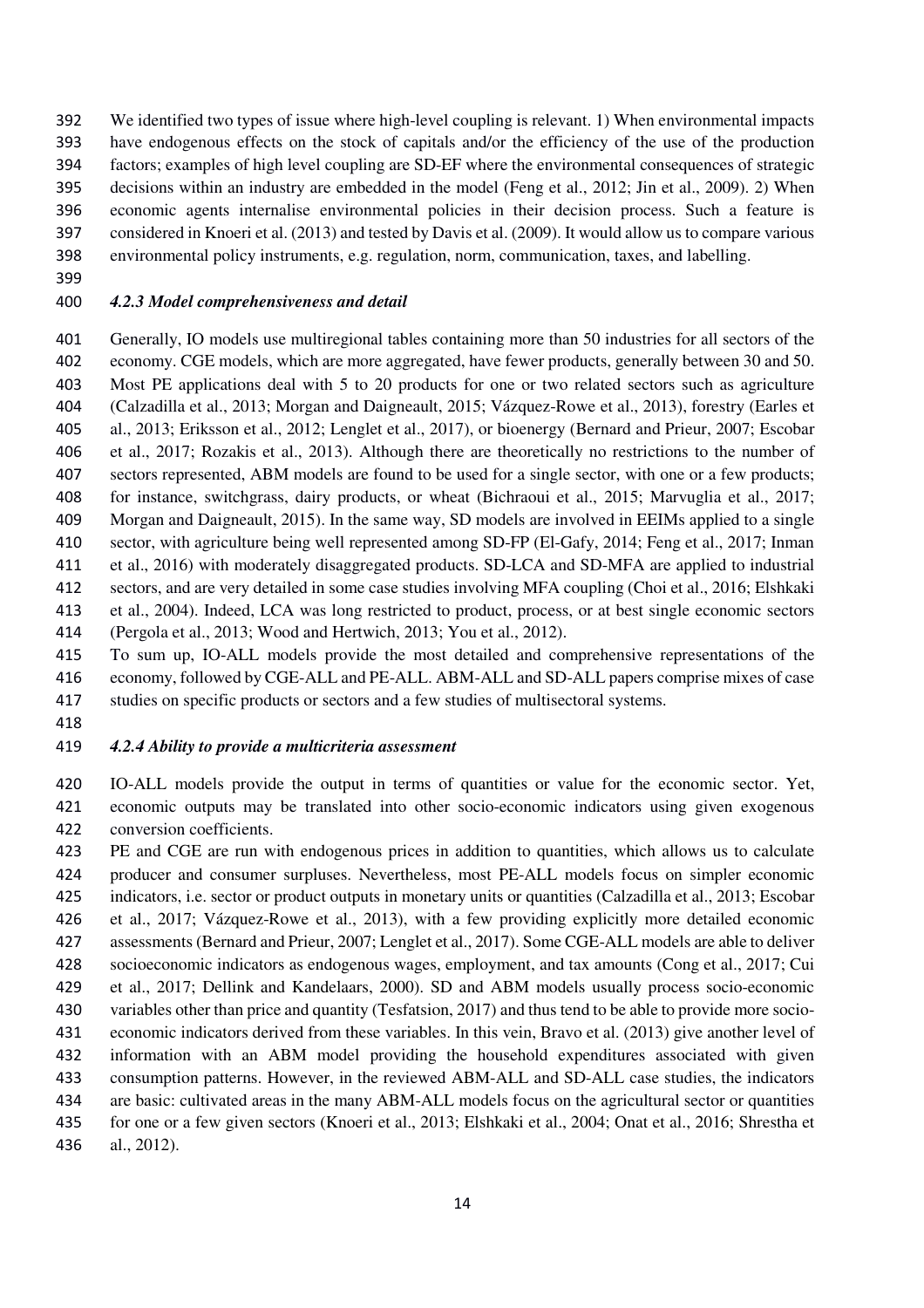437 The possibilities offered by SD are more deeply exploited in some case studies to assess variables such as capital investment and capital vintage (Davidsdottir and Ruth, 2005) or recycling rates (Streicher-Porte et al., 2007).

As far as environmental performance is concerned, LCA was explicitly developed to perform multicriteria environmental impact assessment and usually provides the highest number of impact categories compared to other environmental assessment methods. All-MFA coupling provides one (or

more) indicator, mostly quantities for the materials whose flows are tracked, expressed in the same unit

(Kytzia et al., 2004; Matsubae-Yokoyama et al., 2009; Risku-Norja and Mäenpää, 2007).

For all-FP couplings, only one aggregated indicator is provided, ranging from emissions, as carbon footprint inventories (Druckman and Jackson, 2009; McGregor et al., 2008; Minx et al., 2009), to sectoral resource consumptions, as water footprint and land based ecological footprints tables (Feng et al., 2012; Wang et al., 2013; Yu et al., 2010; Zhang and Anadon, 2014). In some cases, several footprints are considered simultaneously to provide more than one footprint indicator. For instance, some EF 450 couplings connect the monetary outputs with a diversified set of impact categories on both  $CO<sub>2</sub>$ emissions and resources consumption (Turner et al., 2007; Wiedmann et al., 2007) or carbon and water footprint in order to diversify impacts measurements (Ewing et al., 2012; Galli et al., 2013; Steen-Olsen

et al., 2012).

To recap, the rating for this criteria being the combination of the economic model's rating and the environmental tool's rating, CGE-LCA ranks best, followed by CGE-FP/MFA and PE/ABM/SD-LCA.

IO-FP/LCA and the couplings of PE, ABM, and SD with FP and MFA mix diverse economic indicators with a few environmental flows. IO-MFA examples provide the least indicators.

#### *4.2.5 Ability to consider diverse indirect effects: consequential and off-site effects*

We identified two aspects in terms of the ability to model indirect effects: first, the diversity of indirect effects represented and, second, the possibility of assigning these indirect effects between the foreground and the background. IO-ALL models track the linear relationships between the economic sector, in terms of production or consumption. This comprises a simple type of consequential effect, associated with exhaustive background modelling that allows detailed off-site impacts calculation. These effects are as detailed as the IO model, ranging from MRIO models that represent the global economy with more or less aggregated sectors and countries, to subnational scale interregional models which provide a

- decomposed view of a national economy (Cazcarro et al., 2015; Cicas et al., 2007; Yi et al., 2007).
- PE/CGE-FP/LCA offer improved ability to deal with consequential effects. Providing endogenous prices with production and consumption functions including price elasticities, equilibrium models adjust
- more smoothly to changes in supply or demand. In particular, they offer more sophistication in tracing
- factor market adjustments and resulting price and income induced effects (Turner et al., 2012). PE/CGE-
- MFA offer similar economic interaction possibilities in the foreground and in the economic background
- but fewer details on background flows, which limits off-site effect accounting.

ABM-FP/LCA models are used to test various behaviour effects such as new agricultural practices adoption (Bakam et al., 2012; Bichraoui et al., 2015; Marvuglia et al., 2017; Morgan and Daigneault, 2015) or consumer behaviour (Bravo et al., 2013). Thus, these models, built on agent behaviour more sophisticated than profit or utility maximisation as in the equilibrium model, provide consequential effects that are particularly relevant at a local scale. In return, they usually lack endogenous prices. This may be compensated for by coupling the ABM-ALL framework with an additional economic mechanism for price information, such as a PE or CGE model (Morgan and Daigneault, 2015).

SD-FP/LCA are used to build ad-hoc models with detailed interactions chains for a sector or territories at the local or meso scale (Inman et al., 2016; Shrestha et al., 2012). Compared to PE/CGE, they emphasise material constraints over price and value mechanisms (Onat et al., 2016) and may lack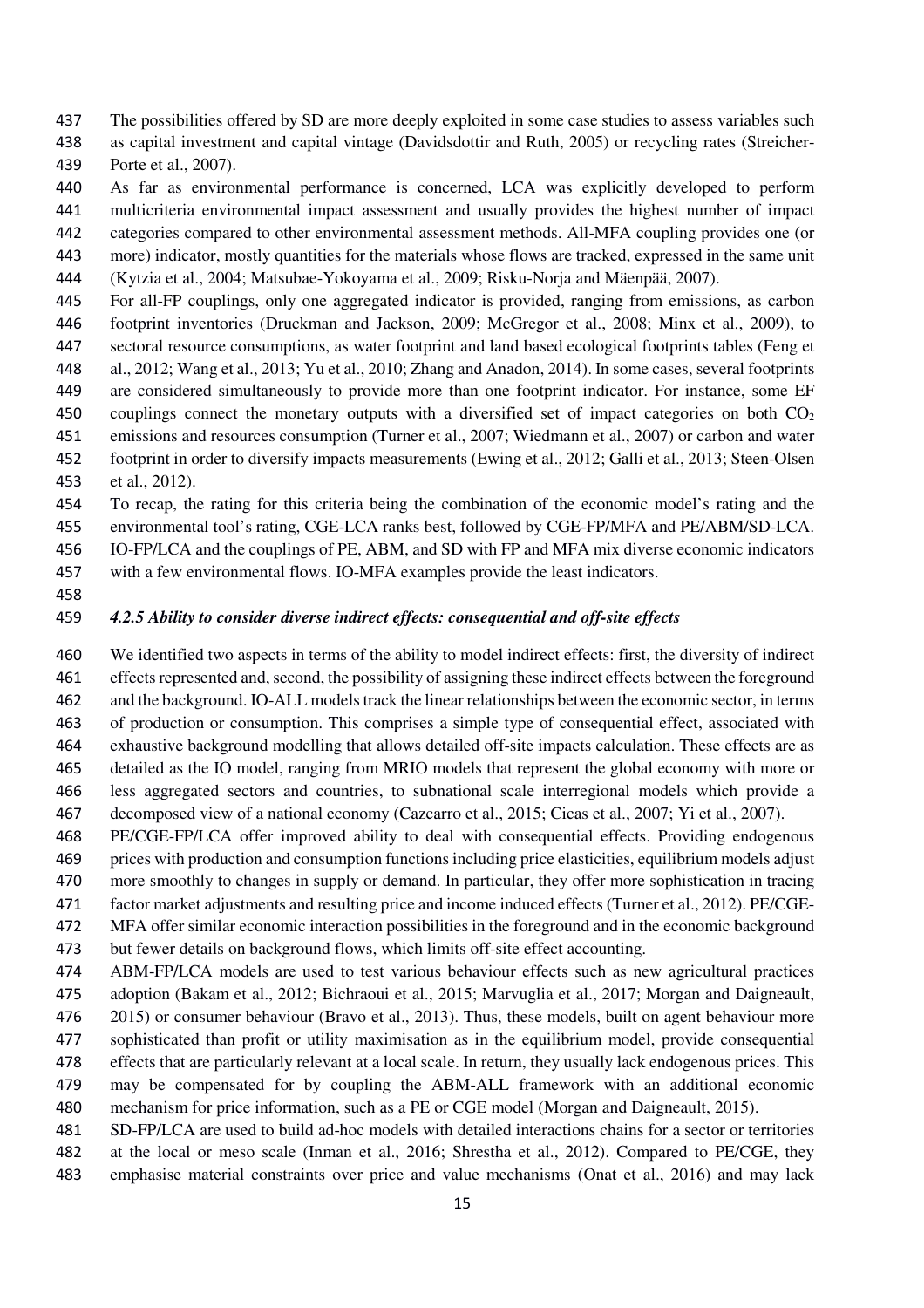- consequential effects between the foreground and a macro level background, due to the lack of intersectoral details.
- In the same way, ABM/SD-MFA makes it possible to model detailed systems with complex consequential effects, with more features for intrasectoral interactions along the value chain, but may lack intersectoral interactions.
- To summarise, CGE-LCA provides the best combination of consequential and off-site effects. CGE/FP-
- MFA, PE-LCA, and ABM/SD-LCA/MFA case studies combine several consequential effects with some
- background modelling for off-site effects, and are thus rated 3 out of 4. EEIMs rated 2 out of 4 are
- implemented either with many consequential effects and limited off-site effects such as PE-FP/MFA
- or ABM/SD-FP or limited consequential effects and detailed off-site effects such as IO-FP/LCA. IO-
- MFA couplings have few indirect effects on both aspects.
- 

#### *4.2.6 Spatial resolution*

- We rate spatial resolution according to the resolution of the economic and environmental impacts, in the foreground and background. Most EEIMs are applied at the national/global scale. Studies at the meso/local scale account for approximately one-fifth of the sample set, with a few including detailed spatial mapping or spatial differentiation.
- Most IO-ALL models have a national level foreground resolution, with national and supranational
- background resolution « Rest of the world » regions in IO tables. IO-FP/LCA models reach meso level
- resolution for foreground and background (G. Chen et al., 2017; Cicas et al., 2007; Yi et al., 2007). At best, some IO-FP models such as Cazcarro et al. (2015) or Cong et al. (2017) couple local level data
- with GIS data to build impact maps with a local level resolution for the foreground.
- In the same way, many PE/CGE-FP/LCAs are built at a macro scale, and impacts are thus determined for countries or macroregions (Calzadilla et al., 2013; Sanchez et al., 2012). PE/CGE-FP couplings - particularly Water Footprint and Ecological Footprint - offer the most detailed regionalisation and reach
- local and meso levels in terms of foreground and background resolution (Cazcarro et al., 2016; Connor
- et al., 2015), as well as with SD-FP (Feng et al., 2017; Lu and Chen, 2017). Detailed spatial resolution
- for background activities is useless when the environmental impacts investigated are global, as is the
- case for studies that focus on GHG emissions (Earles et al., 2013; Escobar et al., 2017). ABM-FP models are implemented with detailed spatial resolution (Morgan and Daigneault, 2015) as well as basic data,
- e.g. unspatialised and restricted to a single sector of activity (Bakam et al., 2012). ABM-LCA and SD-
- MFA are mostly conducted at a national scale. The least spatially accurate couplings in our sample are
- CGE-MFA, SD-LCA, and ABM-MFA. Indeed, all-MFAs are often used to assess a specific sector or product supply chain on a global scale, which may remove the need for spatial representativeness.
- To recap, the most spatially accurate case studies are conducted in all-FP couplings. PE-FP couplings display the highest proportions of studies with subnational scale resolution of impacts. IO/CGE/ABM-MFA as well as SD-LCA couplings have not been used below the national scale, with low background resolution. Thus, these couplings have the lowest rating. IO/CGE/ABM-LCA and PE/SD-MFA have been used for a few works with meso scale resolution of impacts and are thus rated just above.
- 

### *4.2.7 Time dynamic and temporal horizons*

A feature of IO-ALL models is the use of static accounting methods, e.g. IO-FP couplings (among others (Ala-Mantila et al., 2014; W. Chen et al., 2017; Salvo et al., 2015). Dynamic non-recursive case studies

- comprise either IO-ALL models as in Choi et al. (2010) and Risku-Norja and Mäenpää (2007) or
- equilibrium models, e.g. CGE-MFA (Dellink and Kandelaars, 2000). That said, most of the reviewed
- case studies comprise dynamic recursive models.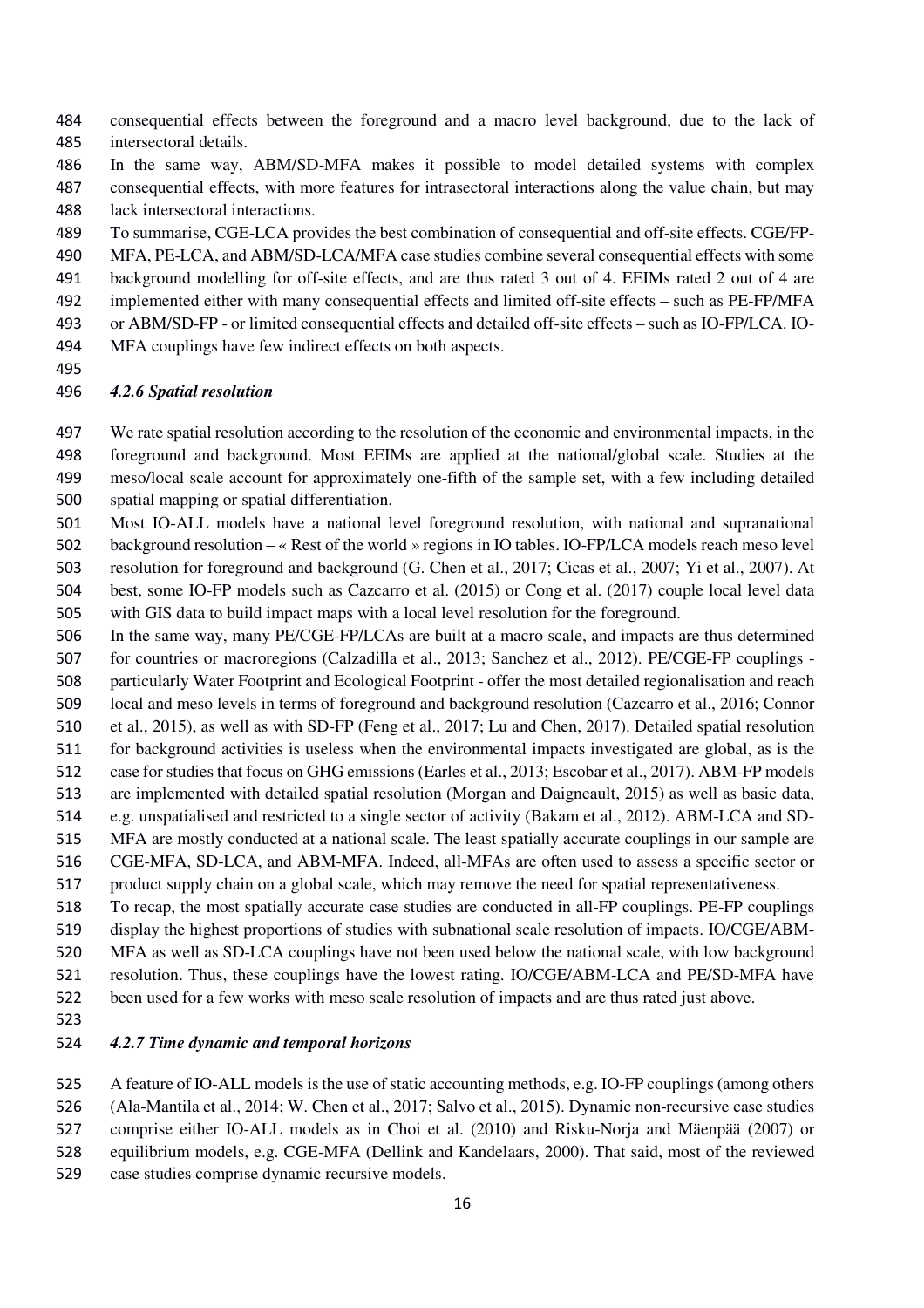Regarding temporal horizons, technology changes are a key issue for both economic modelling and environmental impact assessment. IO models are considered reliable only on short-term horizons; nevertheless, IO-LCAs have been used to study the long-term effects of technology changes in the energy sector (Finnveden et al., 2009; Gibon et al., 2015; Hertwich et al., 2015). PE and CGE models can be adapted for various time horizons depending on hypotheses of capital formation, technology changes, savings, or investments (Marvuglia et al., 2013; Partridge and Rickman, 2010). In our sample, these range from medium/short term (Cazcarro et al., 2015; Escobar et al., 2017) to medium/long term (Plevin et al., 2015, Eriksson et al., 2012) to very long term modelling (Calzadilla et al., 2013; Earles et al., 2013). ABM-LCA has been used to take into account supply chain evolutions (Davis et al., 2009) or emerging technology adoptions and impacts (Miller et al., 2013). SD models may directly address the issue of parameter temporality, by implementing time dependant variables in the model, allowing more reliable projections to be built. This is particularly performed in SD-MFA coupling (Bollinger et al. (2012) Davidsdottir and Ruth (2005)) to include capital vintage and investment in a system dynamics

- model of the wood industry.
- To summarise, IO-FP/MFA couplings have the lowest abilities for time consistent modelling. IO-LCA
- case studies comprise a mix of static and dynamic non-recursive. SD-MFA case studies have the best
- features with which to deal with long-term effects in addition to having a recursive dynamic. All other
- EEIMs are rated 3 out of 4, being used for various temporal horizons with a mostly dynamic recursive
- time dynamic.

l

# *4.2.8 Usability*

All the EEIMs require significant amounts of data but, for some, the databases are more available or detailed. Data availability at the regional scale is a constant challenge compared to the national scale.

Developing regional datasets requires specific methods and is time-consuming (Irwin et al., 2010; Ruault, 2014; Turner et al., 2007). At the national scale, IO-ALL models require less effort on that specific point while others such as IO tables are widely available (Miller and Blair, 2009; Minx et al., 2009; Wiedmann, 2009). Moreover, IO-FP/LCA may be synergic as IO tables provide a part of the inventory. This advantage does not apply to IO-MFA, as connections between IO tables' values and material flows data are not straightforward, with the exception of resource flows.

- CGE models require much more time, econometric modelling skills, and important amounts of data, particularly for regional studies (Allan et al., 2017). PE/CGE–FP/LCA as well as PE/CGE-MFA couplings require additional efforts to fit the product categories of PE/CGE with FP/LCA inventories,
- but linking models is not too difficult. Coupling with LCA is more time consuming when the Process-
- 563 LCA approach compared to the Economic Input Output-LCA approach  $(EIO-LCA)^2$ , although there are
- available databases such as Ecoinvent (Wernet, G. et al., 2016).
- ABMs require specific data on agent behaviour for consistent programming of the interaction rules
- (Borshchev and Filippov, 2004; Richiardi, 2004; Tesfatsion, 2017). If the ABM model's outputs are
- simple quantities, values –, coupling ABM with FP/LCA is straightforward, as it is in most ABM-
- FP/LCA case studies. In Bravo et al. (2013) where consumption patterns are used or in Davis et al.
- (2009) where the ABM model's outputs are integrated in the LCA database's technology matrix,

<sup>&</sup>lt;sup>2</sup> Process LCA is the original approach of itemising exhaustively inputs and outputs in a production process, with the limit of having to define the limits of the system's boundaries at some point. EIO-LCA relies on monetary inter-industry relationships described in EIO tables to catch indirect inputs and outputs.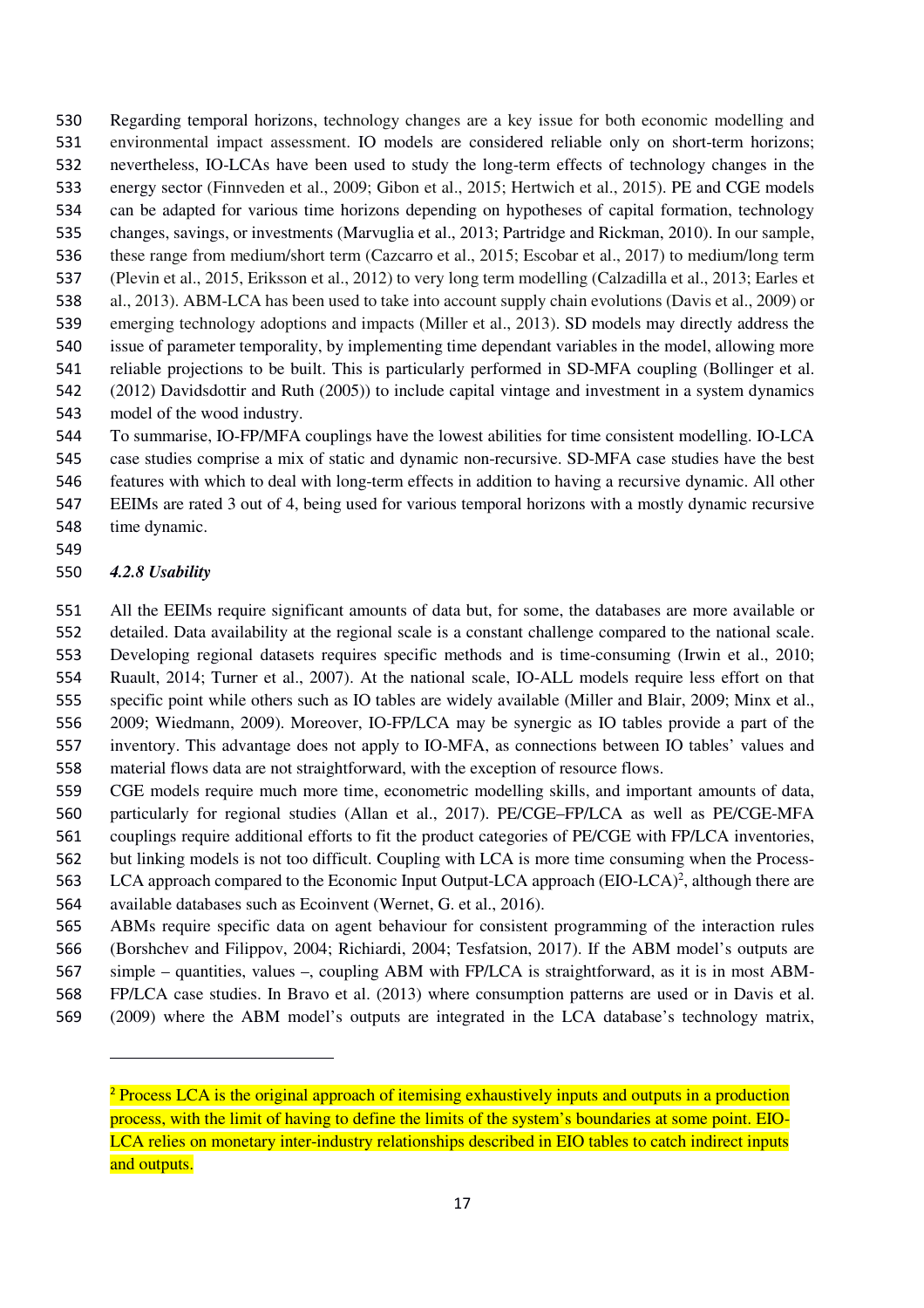- additional adaptations or design efforts are required. ABM usability is degraded in explorative
- approaches as the latter consist in performing thousands of simulations when varying all agent parameters, which may be computationally intensive and time consuming (Bollinger et al., 2012). ABM-
- MFA studies are theoretical (Fernandez-Mena et al., 2016; Knoeri et al., 2013), and are thus rated less
- usable than ABM-FP/LCA couplings.
- SD economic models are far less widespread than other models among economists and are thus less
- accessible (Radzicki, 2009). Specific design is required in all cases and the data requirements depend
- on the project size. SD-FP and SD-MFA EEIMs are often built ad-hoc for a given micro system (Inman
- et al. (2016) or El-Gafy (2014) for SD-FP or Choi et al. (2016) and Elshkaki et al. (2004) for SD-MFA),
- or based on existing economic formalisations (Feng et al., 2017; Wei et al., 2013).
- MFA does not benefit as much from existing databases and frameworks and always requires specific
- work of data collection, a burden that can vary greatly depending on the scope of the studied system.
- To sum up, IO-ALL models are the most accessible, followed by PE-ALL models, because of data
- availability and manageable technicality. CGE-ALL, ABM-FP/LCA, and SD-FP are rated with an
- average-low usability, due to various balances of important data collection needs on the one hand and
- lesser spread and knowledge of the tools on the other hand. ABM-MFA and SD-LCA/MFA are
- considered the most experimental couplings.
-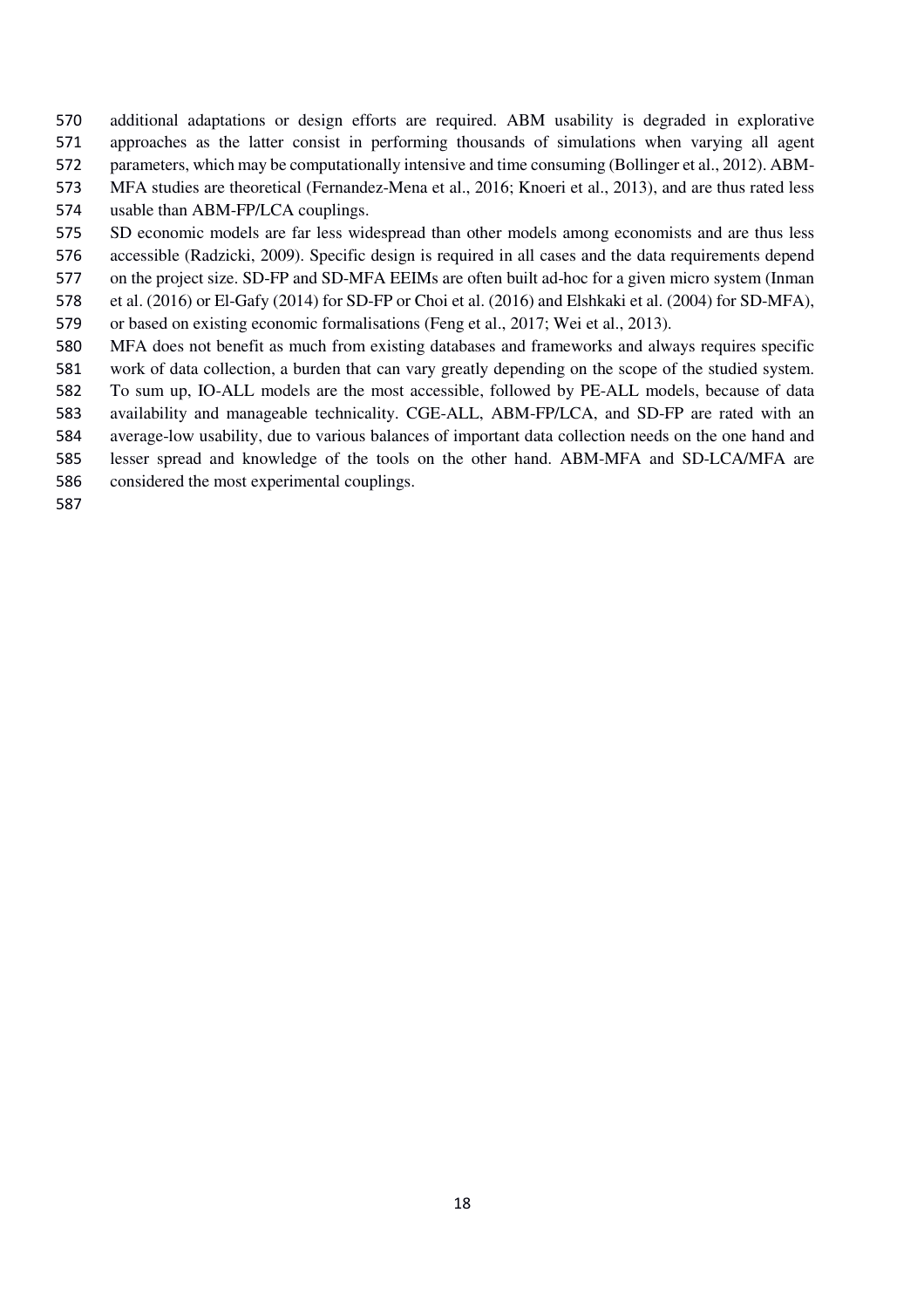|                                              | <b>IO</b>               |                  |                                     |                  | CGE                | <b>PE</b>            |                  |                      |                          | <b>ABM</b>       |                       |                    | <b>SD</b>          |                      |                      |
|----------------------------------------------|-------------------------|------------------|-------------------------------------|------------------|--------------------|----------------------|------------------|----------------------|--------------------------|------------------|-----------------------|--------------------|--------------------|----------------------|----------------------|
|                                              | <b>IO-</b><br><b>FP</b> | Ю-<br><b>LCA</b> | <b>IO-</b><br><b>MFA</b>            | CGE-<br>$\bf FP$ | CGE-<br><b>LCA</b> | $CGE-$<br><b>MFA</b> | <b>PE-</b><br>FP | $PE -$<br><b>LCA</b> | <b>PE-</b><br><b>MFA</b> | ABM-<br>$\bf FP$ | $ABM -$<br><b>LCA</b> | ABM-<br><b>MFA</b> | $SD -$<br>$\bf FP$ | $SD -$<br><b>LCA</b> | $SD -$<br><b>MFA</b> |
| <b>Disaggregation</b>                        | $\overline{4}$          | $\overline{4}$   | 3                                   | $\overline{3}$   | 3                  | $\overline{2}$       | 3 <sup>1</sup>   | 3                    | 3                        | $\mathbf{1}$     | $\mathbf{1}$          | $\overline{2}$     | $\overline{2}$     | $\mathbf{1}$         | $\overline{2}$       |
| Multicriteria analysis                       | $\overline{2}$          | $\overline{2}$   | $\bf{l}$                            | 3                | $\overline{4}$     | 3                    | $\overline{2}$   | $\overline{3}$       | $\overline{2}$           | $\overline{2}$   | 3                     | $\overline{2}$     | $\overline{2}$     | 3                    | $\overline{2}$       |
| <b>Off-site and</b><br>consequential effects | $\overline{2}$          | $\overline{2}$   | $\blacktriangleleft$<br>$\mathbf 1$ | $\overline{3}$   | $\overline{4}$     | 3                    | $\overline{2}$   | 3 <sup>1</sup>       | $\overline{2}$           | $\overline{2}$   | 3                     | 3                  | $\overline{2}$     | 3                    | $\overline{3}$       |
| <b>Scale and</b><br>spatialisation           | 3                       | $\overline{2}$   | $\bf{l}$                            | $\overline{3}$   | $\overline{2}$     |                      | $\overline{4}$   | 3                    | $\overline{2}$           | $\overline{3}$   | $\overline{2}$        | $\bf{l}$           | 3 <sup>1</sup>     | $\mathbf{1}$         | $\overline{2}$       |
| <b>Temporality</b>                           | $\mathbf{1}$            | $\overline{2}$   | $\bf{l}$                            | 3                | 3                  | $\overline{2}$       | $\overline{3}$   | 3                    | 3                        | 3                | 3                     | 3                  | $\overline{3}$     | 3                    | $\overline{4}$       |
| <b>Usability</b>                             | $\overline{4}$          | $\overline{4}$   | $\overline{4}$                      | $\overline{2}$   | $\overline{2}$     | $\overline{2}$       | 3                | 3                    | 3                        | $\overline{2}$   | $\overline{2}$        | 1<br>$\bf{l}$      | $\overline{2}$     | $\mathbf{1}$         | $\mathbf{1}$         |

589 590

590 **Table 4 - Tables for qualitative comparisons of EEIM based on selected criteria and qualitative rating. 1 (light grey) denotes the lowest ability to satisfy the criteria, 4 (dark** 591 **grey) the highest**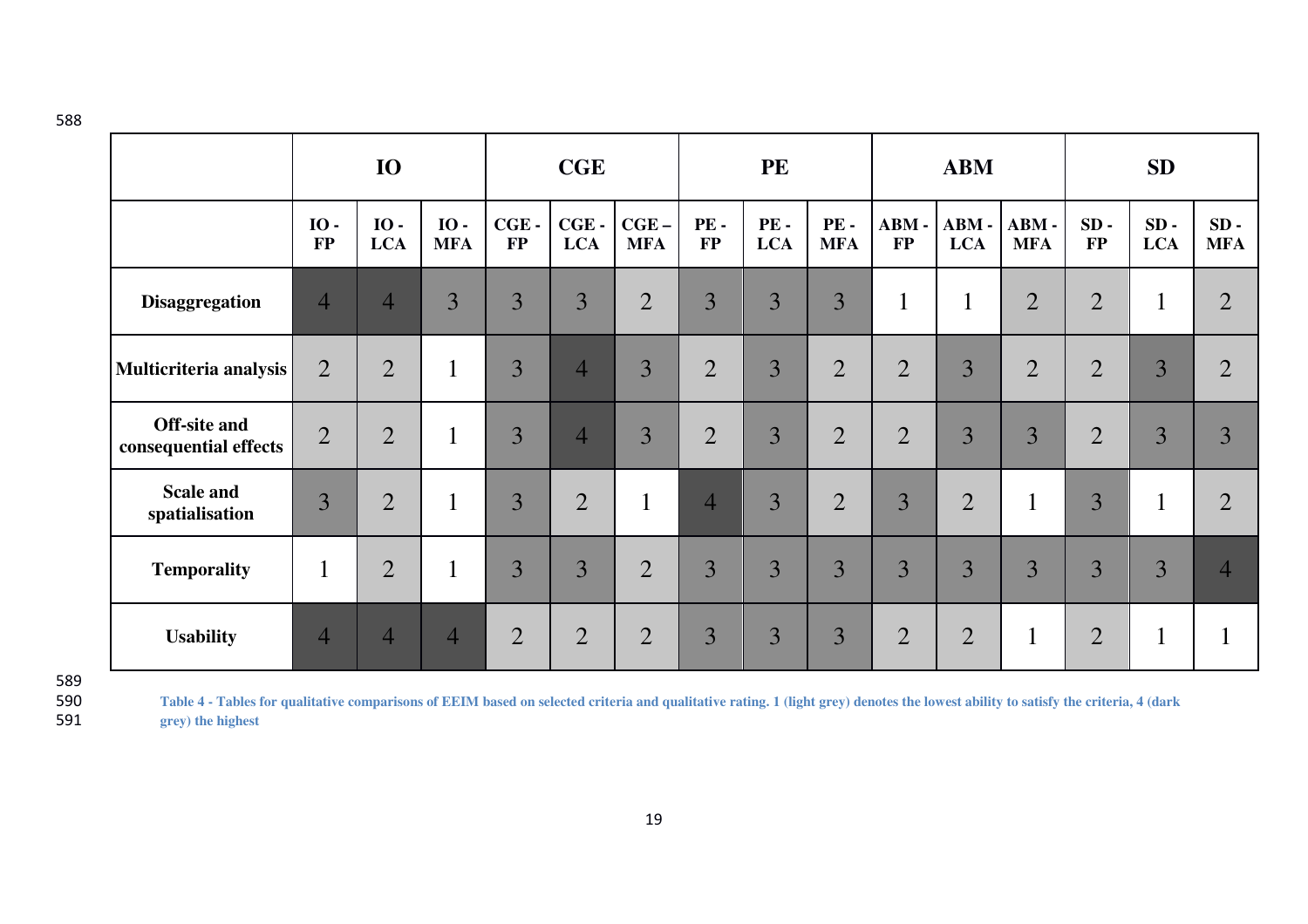#### **4.3 Main findings and perspectives**

The results of the analysis of the EEIMs with regard to the six criteria are summarised in Table 4. It should be noted that the couplings developed in the literature reviewed do not always fully represent all the possibilities theoretically offered. For instance, most CGE-all models do not use all the socioeconomic indicators that this type of economic model is able to generate. Table 4 shows that some couplings score better than others. For instance, CGE-LCA has better overall scores than ABM-FP. Nevertheless, the differences are not huge and adding together these qualitative grades to calculate an overall grade and thus to rank each coupling would not be relevant. That said, some criteria such as usability or disaggregation are more discriminant than others. Thus, a modeller with specific focus on given criteria can choose a coupling more clearly over others. For instance, if usability is not considered as an issue, CGE-FP/LCA appears as the most promising coupling.

All in all, PE/CGE-FP/LCA emerge as the most promising couplings according to their ratings. The first difference among these couplings is the scale criterion for PE/CGE-LCA, for which there are fewer examples of meso scale studies with detailed resolution than for PE/CGE-FP. CGE-FP/LCA models provide more indicators than PE-FP/LCA. The higher level of disaggregation of PE-FP/LCA models balances CGE-FP/LCA's comprehensive representation of economic sectors. Regarding other couplings, IO-FP/LCA rank better in disaggregation and usability, and some SD-MFA couplings deal better with temporality. ABM-ALL models allow us to integrate different indirect effects.

- Some couplings show complementary features. In this vein, Morgan and Daigneault (2015) propose an ABM-PE-FP model where the PE model provides endogenous prices and ABM farmer behaviour, dealing with multiple consequential effects with a high spatial resolution. Hawkins et al. (2007) merge IO, LCA, and MFA in order to obtain more detailed and diverse indicators. Bollinger et al. (2012) propose coupling SD and ABM within an MFA, the first to model systemic macro effects and the second to model economic agents' decisions. Coupling some of the methods, such as ABM and PE/CGE – FP/LCA, appears as an interesting modelling perspective: such multiple couplings may accrue advantages from several types of model and compensate some shortcomings. Other attempts to couple several methods (multiple couplings) may be beneficial. SD-MFA methods that introduce non-marginal, threshold, or long-term effects (Bollinger et al., 2012; Davidsdottir and Ruth, 2005) show potential complementarity with PE/CGE models as they generate consequential effects that are usually not dealt with by the equilibrium models. Other effects, which can be particularly relevant at the meso scale, are heterogeneous social behaviours implemented with ABM (Bichraoui-Draper et al., 2015; Bravo et al., 2013). Coupling any model with ABM may also help to address shortcomings on subnational scale data availability, as in Bollinger et al. (2012) or Marvuglia et al. (2017), where randomized behaviour
- parameters are used.
- Building high couplings including feedback loops allowed us to include additional indirect long-term effects, i.e. effects of environmental quality on economic productivity or internalisation of environmental policies by economic agents – although this adds an additional layer of complexity.
- The shortcoming to these multiple couplings and high-level coupling possibilities is that they induce a risk of building heavy, ad-hoc, undecipherable models.
- Among PE/CGE-FP/LCA couplings, the choice between PE and CGE depends on the need for comprehensive socioeconomic indicators and the scope of the study. CGE-FP/LCA provide a more
- exhaustive framework, when PE-FP/LCA are suitable for sector specific issues. PE/CGE-FP appear as
- a better option than PE/CGE-LCA, as detailed local level spatial resolutions have been more consistently
- implemented using this first type of coupling. Yet, LCA has a twofold advantage, i.e. it complies with
- exhaustive environmental issues and it is possible to simplify an LCA into an FP while the opposite is
- not possible. Overall, PE/CGE-LCA emerges as the most promising framework to perform multicriteria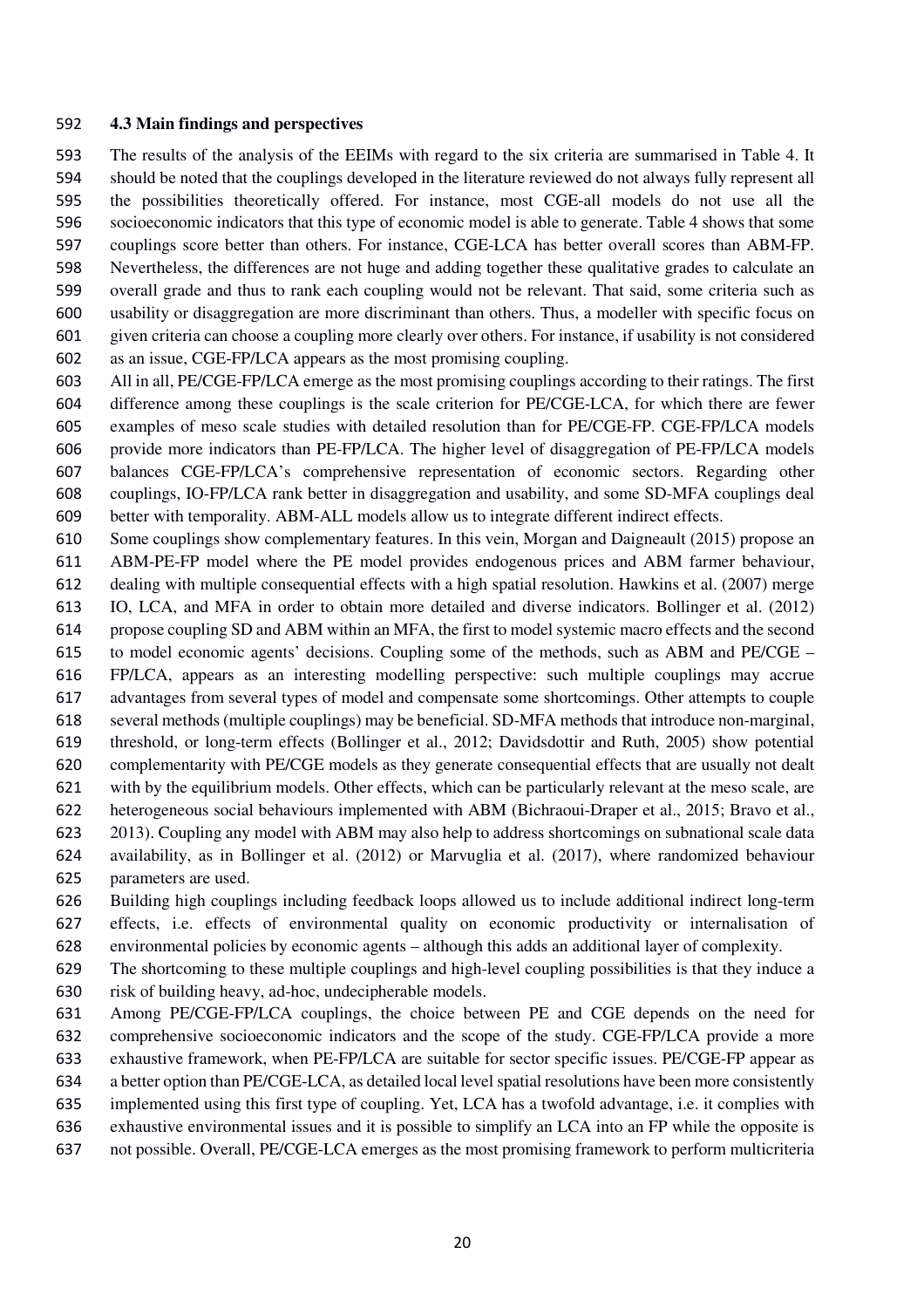- assessment at the meso scale and we recommend testing associations of this framework with other tools
- and models to improve its performance and add modelling abilities.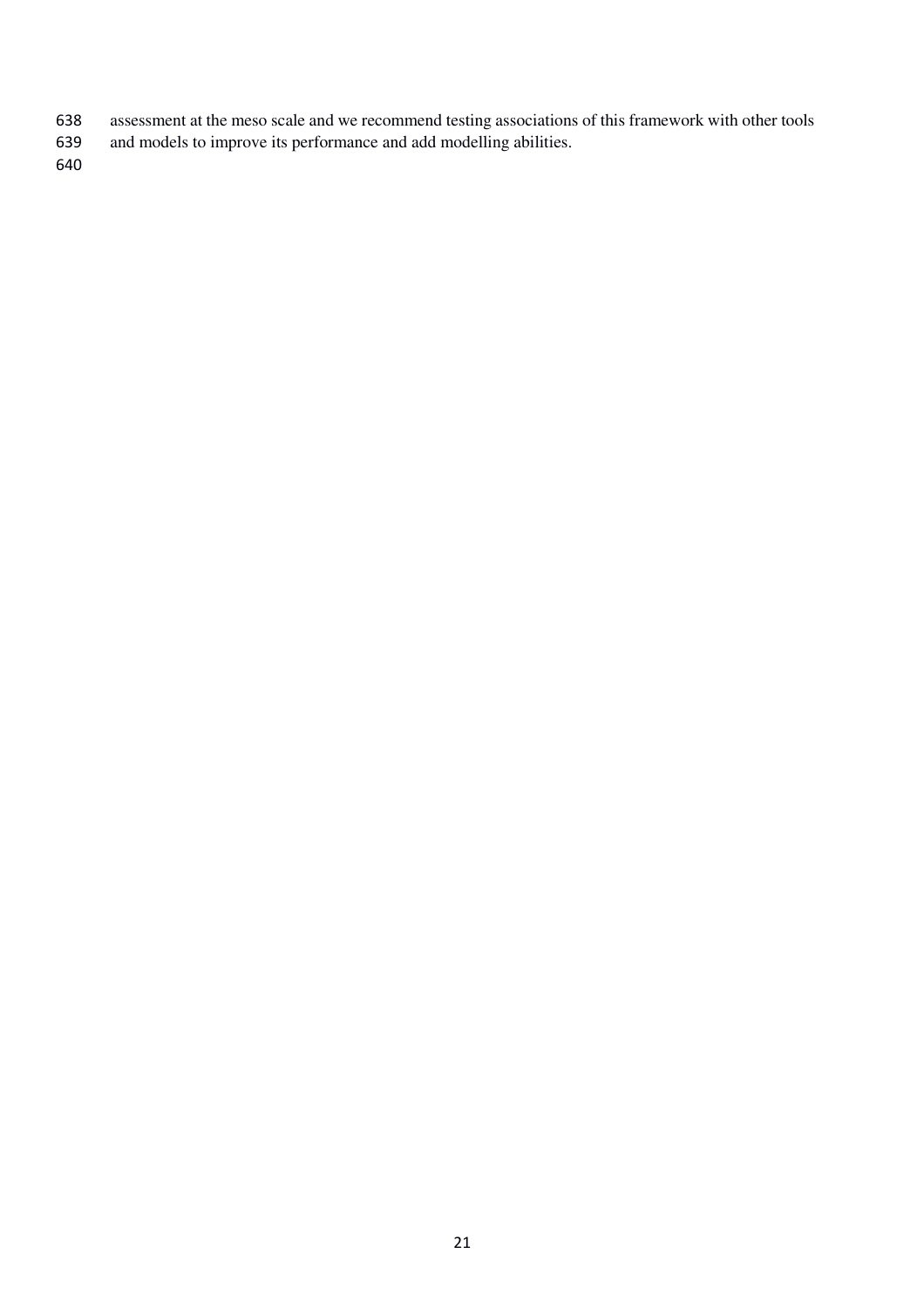### **5 Conclusion**

This paper aimed at clarifying the options for modelling and quantifying the environmental and economic impacts of projects and development scenarios at the meso-scale, in order to support public and private stakeholders' decision-making. We analysed through a systematic review the 15 possible couplings out of 5 types of economic modelling method and 3 environmental assessment tools, i.e. IO, PE, CGE, ABM, and SD models and FP, LCA, and MFA. For this purpose, we proposed a list of eight criteria reflecting the ability of these couplings to meet these modelling objectives. The criteria describe the ability to provide multi criteria assessment of a multisector socioeconomic system, in interaction with other socioeconomic systems and the environment in its background, compliant with life-cycle thinking, and including spatial variability and a time dynamic. For most of the 15 EEIM types, at least one or a few meso scale case studies existed. IO-FP/LCA/MFA couplings are the most used and PE/CGE-FP/LCA couplings are also quite frequent while PE/CGE-MFA, SD-ALL, and ABM-ALL are less represented. Data availability appears to be the major obstacle to developing frameworks at subnational scales. More generally, EEIMs at all scales require multidisciplinary work and technical skills to build model interfaces and one inherent risk of model coupling is to increase complexity, leading to a black box effect and a loss of replicability.

Our findings are threefold. First, the proposed methodology showed that the EEIMs do not get the same scores on the same criteria. They have different strengths and weaknesses, and may be best suited to dealing with different policy questions. Considering the intensity of coupling criteria, almost all paper reviewed used low-level coupling, indicating that it was sufficient for most studies. That said, high-level couplings are needed: to explore long-term development path, where feeback loops between the environment and the economic system can have significant effect. It is especially true for models consistent with strong sustainability objectives, for which hard constraints on environmental states are more likely to induce major retroactions on the repartition of economic activities than substitutions defined in a weak sustainability framework by environment value and efficiency of production factors. Second, we identified that PE/CGE models coupled with FP/LCA ranked best considering most criteria. These findings urge to develop further regionalised versions of PE/CGE models and an LCA database,

paying a particular attention to the validation of these macro-oriented methods when transposed at the *meso* scale.

Nevertheless, none of the couplings fully answered to all the aforementioned expectations for an exhaustive meso-scale assessment model. Other couplings have strengths such as innovative ways to deal with complex non-marginal changes and indirect effects, such as ABM-LCA/MFA or SD-MFA.

Third, a few case studies showed that couplings involving a third tool can be beneficial— for instance

AB modelling or MFA with PE/CGE-LCA/FP allow to overcome some shortcomings – respectively

regarding agent behaviour modelling or data availability on biophysical flows. This finding suggests

testing the associations of PE/CGE-LCA/FP couplings with other tools and models to improve its

performance and add modelling abilities,and eventually, developing a regional EEIM able to address all

- criteria with the best rating.
- Our methodology shows some limits. First, the set of criteria analysed is limited and we restricted our analysis to those that we considered as important regarding the design of meso scales policies. Second,
- the rating is based on the existing literature, which is recent, and do not always reflect the full abilities

of the couplings used. Some couplings could improve in the future, making the ratings and the mutual

- rankings dynamic.
- Third, the case studies reviewed do not always apply to the same questions, limiting the comparison of

their results. One way to overcome this issue would be to use the different methods to answer a same

question, as done in Bouman et al. (2000).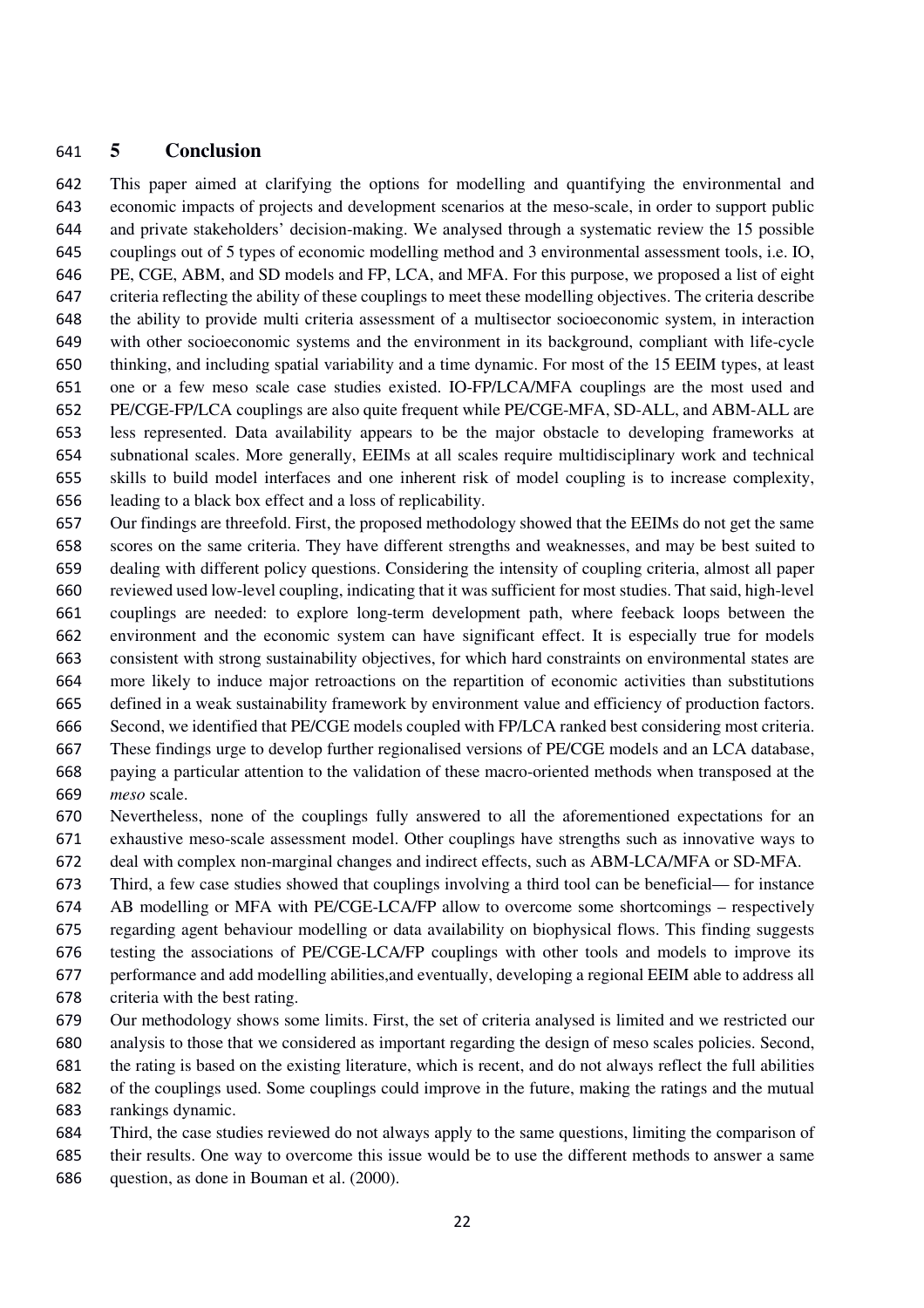Eventually, our review was focused on models and tools that can be used to quantify impacts on environmental and economic dimensions. The resulting indicators can be used to go further in the assessment by using optimisation tools such as Data Envelopment Analysis (DEA) or decision-making approaches such as Multi Criteria Analysis (MCA). These complementary approaches will strengthen the benefits of EEIMs in a decision-making context. Ultimately, all these tools and methods add food for thought to develop the economic and environmental dimensions of the Life Cycle Sustainability Assessment (LCSA) framework (Guinée and Heijungs, 2011). This paves the way for future research.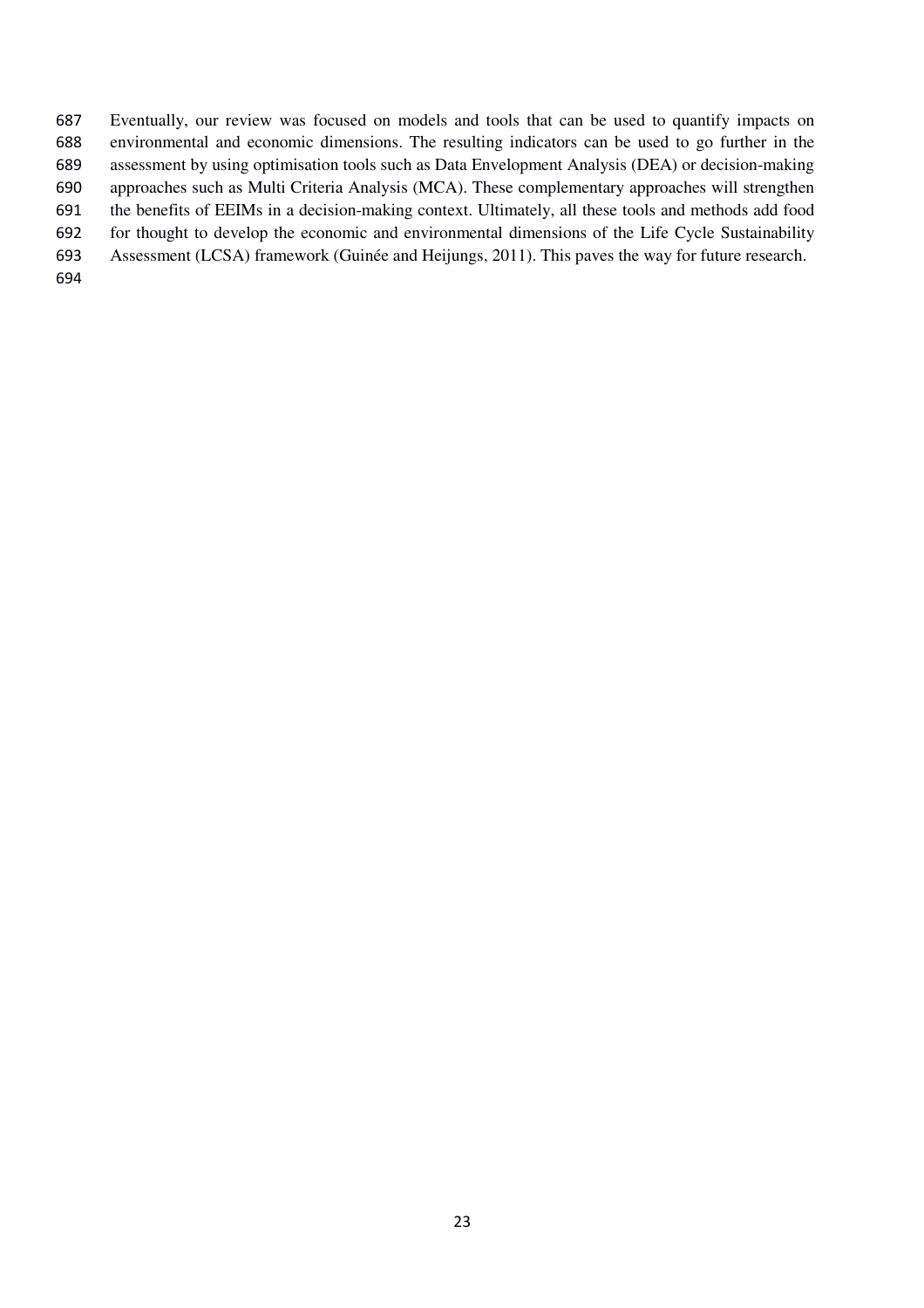# **6 Acknowledgements**

This work was financially supported by the programme Pour et Sur le Développement Régional

PSDR4 (INSERT n°) and the Institut National de Recherche en Sciences et Technologies pour

l'Environnement et l'Agriculture (IRSTEA). The author thank Philippe Delacote and Philippe Roux

for their additional advice and comments.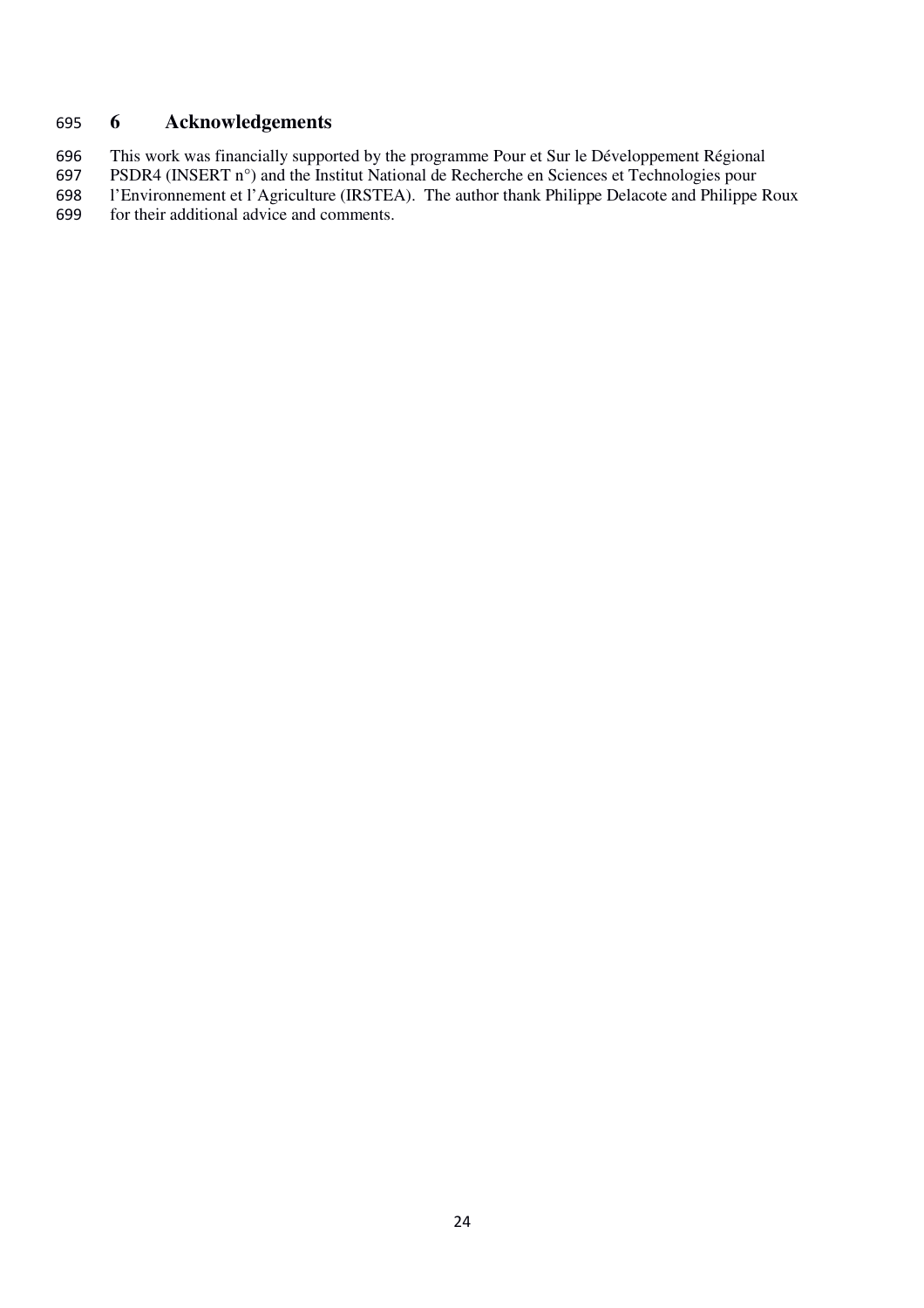#### **7 References**

- Ala-Mantila, S., Heinonen, J., Junnila, S., 2014. Relationship between urbanization, direct and indirect greenhouse gas emissions, and expenditures: A multivariate analysis. Ecol. Econ. 104, 129–139. https://doi.org/10.1016/j.ecolecon.2014.04.019
- Allan, G., Lecca, P., McGregor, P., Swales, K., 2014. The economic and environmental impact of a carbon tax for Scotland: A computable general equilibrium analysis. Ecol. Econ. 100, 40–50. https://doi.org/10.1016/j.ecolecon.2014.01.012
- Allan, G.J., Lecca, P., McGregor, P.G., McIntyre, S.G., Kim Swales, J., 2017. Computable General Equilibrium Modelling in Regional Science, in: Advances in Spatial Science. Springer, Cham, pp. 59–78. https://doi.org/10.1007/978-3-319-50590-9\_4
- Bakam, I., Balana, B.B., Matthews, R., 2012. Cost-effectiveness analysis of policy instruments for greenhouse gas emission mitigation in the agricultural sector. J. Environ. Manage. 112, 33–44. https://doi.org/10.1016/j.jenvman.2012.07.001
- Barrutia, J.M., Echebarria, C., Paredes, M.R., Hartmann, P., Apaolaza, V., 2015. From Rio to Rio+20: Twenty years of participatory, long term oriented and monitored local planning? J. Clean. Prod., Bridges for a more sustainable future: Joining Environmental Management for Sustainable Universities (EMSU) and the European Roundtable for Sustainable Consumption and Production (ERSCP) conferences 106, 594–607. https://doi.org/10.1016/j.jclepro.2014.12.085
- Bernard, F., Prieur, A., 2007. Biofuel market and carbon modeling to analyse French biofuel policy. Energy Policy 35, 5991–6002. https://doi.org/10.1016/j.enpol.2007.08.005
- Bichraoui, N., Guillaume, B., Halog, A., Bichraoui-Draper, N., Xu, M., Miller, S.A., Guillaume, B., 2015. Agent-based life cycle assessment for switchgrass-based bioenergy systems. Resour. Conserv. Recycl., The 3rd International Conference on Sustainable Future for Human Security, SUSTAIN 2012, 3-5 November 2012, Clock Tower Centennial Hall, Kyoto University, JAPAN 103, 171–178. https://doi.org/10.1016/j.resconrec.2015.08.003
- Blanc, I., Friot, D., 2009. Evaluation of the Environmental Accounting Methods for the assessment of global environmental impacts of traded goods and services IMEA Project, Integration The Vlsi Journal.
- Bollinger, L.A., Davis, C., Nikolić, I., Dijkema, G.P.J., 2012. Modeling Metal Flow Systems: Agents vs. Equations. J. Ind. Ecol. 16, 176–190. https://doi.org/10.1111/j.1530-9290.2011.00413.x
- Bonabeau, E., 2002. Agent-based modeling: Methods and techniques for simulating human systems. Proc. Natl. Acad. Sci. 99, 7280–7287. https://doi.org/10.1073/pnas.082080899
- Bonnin, M., Azzaro-Pantel, C., Pibouleau, L., Domenech, S., Villeneuve, J., 2013. Development and validation of a dynamic material flow analysis model for French copper cycle. Chem. Eng. Res. Des. 91, 1390–1402. https://doi.org/10.1016/j.cherd.2013.03.016
- Borshchev, A., Filippov, A., 2004. From System Dynamics and Discrete Event to Practical Agent Based Modeling: Reasons, Techniques, Tools, in: Proceedings of the 22nd International Conference of the System Dynamics Society, 25-29 July, Oxford.
- Bouman, M., Heijungs, R., Van Der Voet, E., Van Den Bergh, J.C.J.M., Huppes, G., 2000. Material flows and economic models: An analytical comparison of SFA, LCA and partial equilibrium models. Ecol. Econ. 32, 195–216. https://doi.org/10.1016/S0921-8009(99)00091-9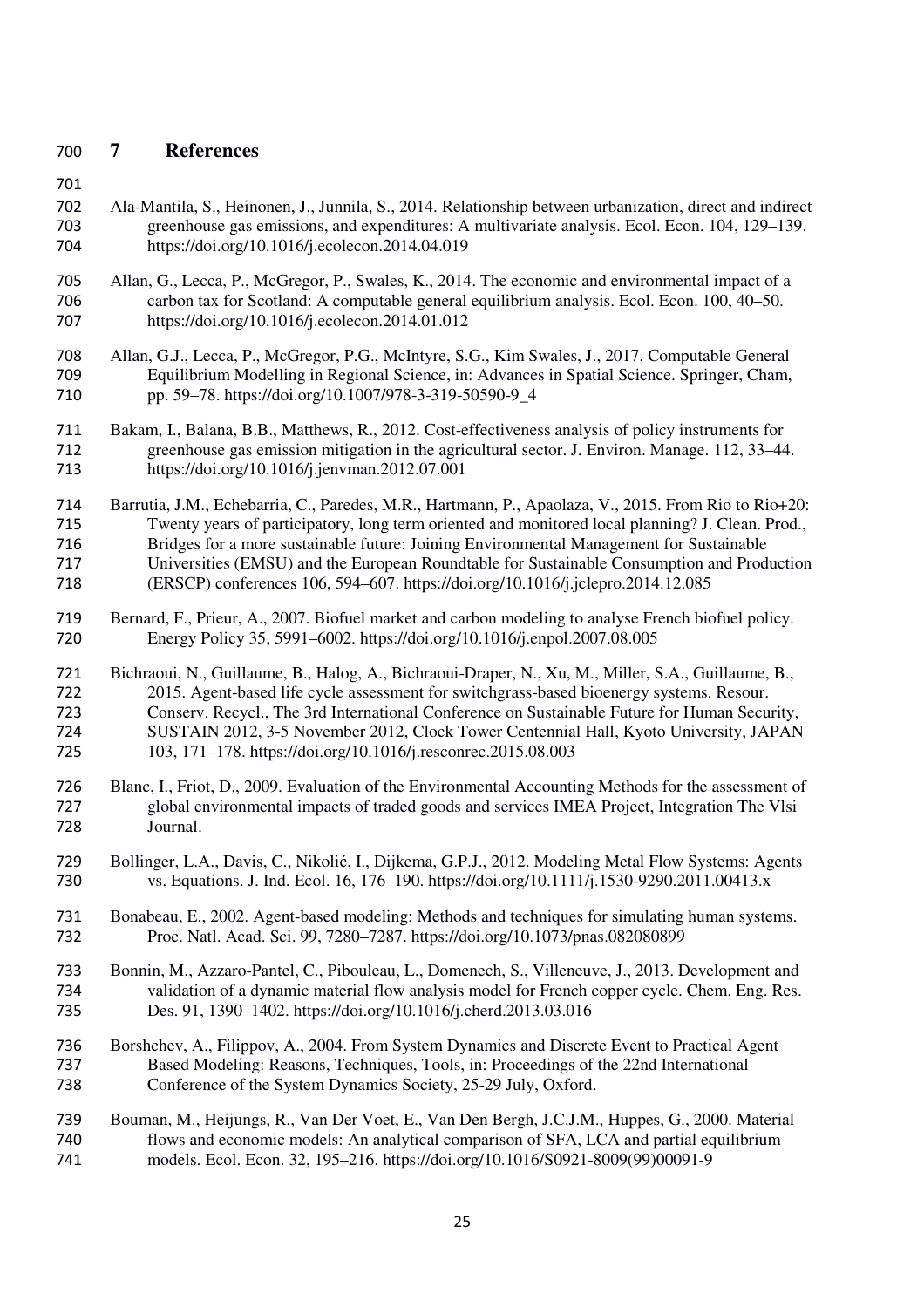- Bravo, G., Vallino, E., Cerutti, A.K., Pairotti, M.B., 2013. Alternative scenarios of green consumption in Italy: An empirically grounded model. Environ. Model. Softw. 47, 225–234. https://doi.org/10.1016/j.envsoft.2013.05.015
- Calzadilla, A., Zhu, T., Rehdanz, K., Tol, R.S.J., Ringler, C., 2013. Economywide impacts of climate change on agriculture in Sub-Saharan Africa. Ecol. Econ. 93, 150–165. https://doi.org/10.1016/j.ecolecon.2013.05.006
- Cazcarro, I., Duarte, R., S??nchez-Ch??liz, J., Sarasa, C., Serrano, A., 2015. Environmental Footprints and Scenario Analysis for Assessing the Impacts of the Agri-Food Industry on a Regional Economy: A Case Study in Spain. J. Ind. Ecol. 19, 618–627. https://doi.org/10.1111/jiec.12209
- Cazcarro, I., Duarte, R., Sánchez Chóliz, J., 2016. Tracking Water Footprints at the Micro and Meso Scale: An Application to Spanish Tourism by Regions and Municipalities. J. Ind. Ecol. 20, 446– 461. https://doi.org/10.1111/jiec.12414
- Chen, G., Hadjikakou, M., Wiedmann, T., 2017. Urban carbon transformations: unravelling spatial and inter-sectoral linkages for key city industries based on multi-region input–output analysis. J. Clean. Prod. https://doi.org/10.1016/j.jclepro.2016.04.046
- Chen, S.H., Chang, C.L., Du, Y.R., 2012. Agent-based economic models and econometrics. Knowl. Eng. Rev. 27, 187–219. https://doi.org/10.1017/S0269888912000136
- Chen, W., Wu, S., Lei, Y., Li, S., 2017. China's water footprint by province, and inter-provincial transfer of virtual water. Ecol. Indic. 74, 321–333. https://doi.org/10.1016/j.ecolind.2016.11.037
- Choi, C.H., Cao, J., Zhao, F., 2016. System Dynamics Modeling of Indium Material Flows under Wide Deployment of Clean Energy Technologies. Resour. Conserv. Recycl. 114, 59–71. https://doi.org/10.1016/j.resconrec.2016.04.012
- Choi, J.K., Bakshi, B.R., Haab, T., 2010. Effects of a carbon price in the U.S. on economic sectors, resource use, and emissions: An input-output approach. Energy Policy, Large-scale wind power in electricity markets with Regular Papers 38, 3527–3536. https://doi.org/10.1016/j.enpol.2010.02.029
- Cicas, G., Hendrickson, C.T., Horvath, A., Matthews, H.S., 2007. A regional version of a US economic input-output life-cycle assessment model. Int. J. Life Cycle Assess. 12, 365–372. https://doi.org/10.1065/lca2007.04.318
- Cong, R.G., Stefaniak, I., Madsen, B., Dalgaard, T., Jensen, J.D., Nainggolan, D., Termansen, M., 2017. Where to implement local biotech innovations? A framework for multi-scale socio-economic and environmental impact assessment of Green Bio-Refineries. Land use policy 68, 141–151. https://doi.org/10.1016/j.landusepol.2017.07.036
- Connor, J.D., Bryan, B.A., Nolan, M., Stock, F., Gao, L., Dunstall, S., Graham, P., Ernst, A., Newth, D., Grundy, M., Hatfield-Dodds, S., 2015. Modelling Australian land use competition and ecosystem services with food price feedbacks at high spatial resolution. Environ. Model. Softw. 69, 141–154. https://doi.org/10.1016/j.envsoft.2015.03.015
- Costanza, R., de Groot, R., Sutton, P., van der Ploeg, S., Anderson, S.J., Kubiszewski, I., Farber, S., Turner, R.K., 2014. Changes in the global value of ecosystem services. Glob. Environ. Chang. 26, 152–158. https://doi.org/10.1016/j.gloenvcha.2014.04.002
- Courtonne, J.Y., Alapetite, J., Longaretti, P.Y., Dupré, D., Prados, E., 2015. Downscaling material flow analysis: The case of the cereal supply chain in France. Ecol. Econ. 118, 67–80. https://doi.org/10.1016/j.ecolecon.2015.07.007
- Cui, C.X.C.X., Hanley, N., McGregor, P., Swales, K., Turner, K., Yin, Y.P.Y.P., 2017. Impacts of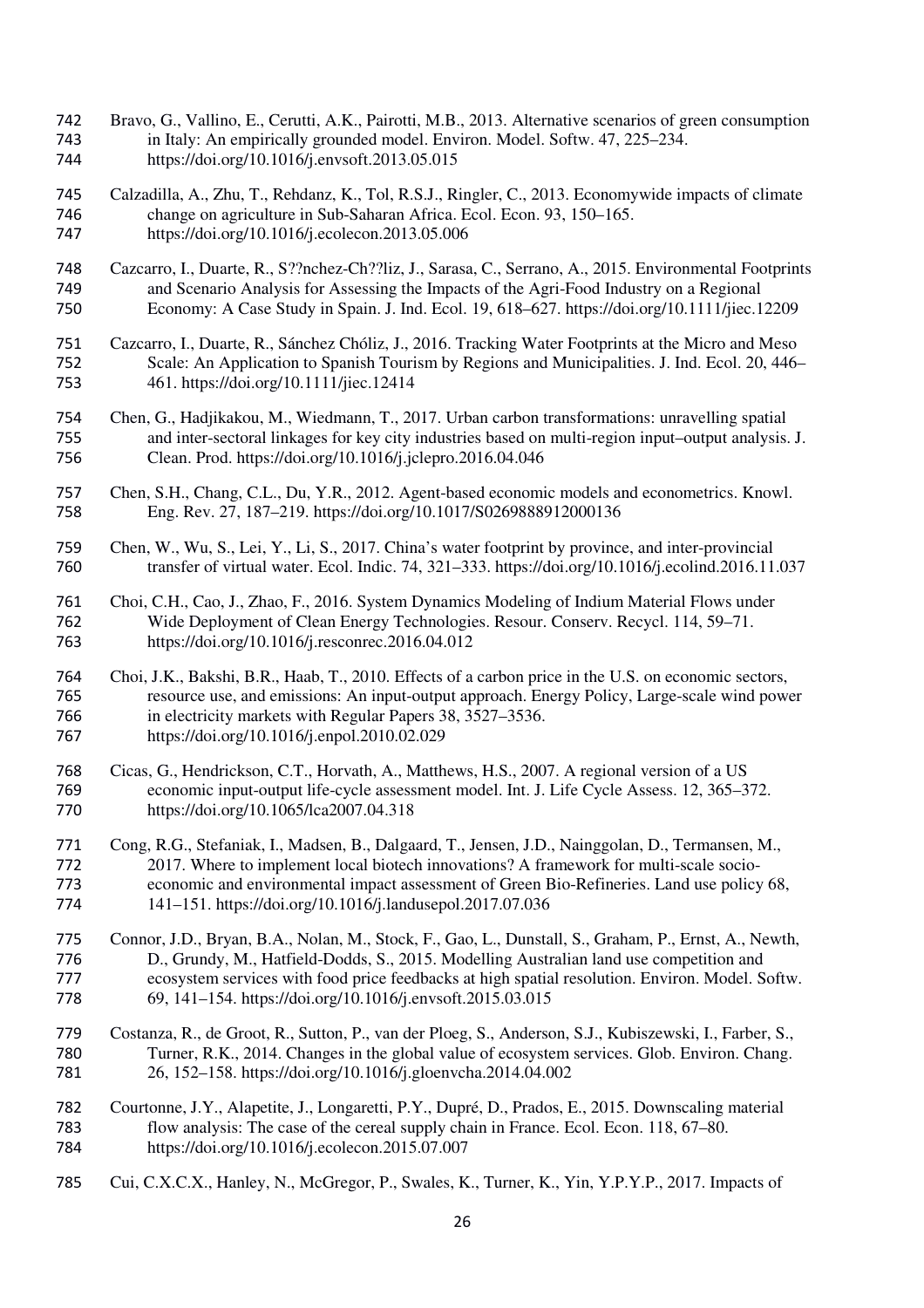- regional productivity growth, decoupling and pollution leakage. Reg. Stud. 51, 1324–1335. https://doi.org/10.1080/00343404.2016.1167865
- Davidsdottir, B., Ruth, M., 2005. Pulp nonfiction: Regionalized dynamic model of the U.S. pulp and paper industry. J. Ind. Ecol. 9, 191–211. https://doi.org/10.1162/1088198054821618
- Davis, C., Nikolíc, I., Dijkema, G.P.J.J., Nikolić, I., Dijkema, G.P.J.J., 2009. Integration of life cycle assessment into agent-based modeling toward informed decisions on evolving infrastructure systems. J. Ind. Ecol. 13, 306–325. https://doi.org/10.1111/j.1530-9290.2009.00122.x
- Dellink, R.B., Kandelaars, P.P.A.A.H., 2000. An empirical analysis of dematerialisation: Application to metal policies in The Netherlands. Ecol. Econ. 33, 205–218. https://doi.org/10.1016/S0921- 8009(99)00138-X
- Druckman, A., Jackson, T., 2009. The carbon footprint of UK households 1990-2004: A socio-economically disaggregated, quasi-multi-regional input-output model. Ecol. Econ. 68, 2066– 2077. https://doi.org/10.1016/j.ecolecon.2009.01.013
- Earles, J.M., Halog, A., 2011. Consequential life cycle assessment: A review. Int. J. Life Cycle Assess. 16, 445–453. https://doi.org/10.1007/s11367-011-0275-9
- Earles, J.M., Halog, A., Ince, P., Skog, K., 2013. Integrated Economic Equilibrium and Life Cycle Assessment Modeling for Policy-based Consequential LCA. J. Ind. Ecol. 17, 375–384. https://doi.org/10.1111/j.1530-9290.2012.00540.x
- El-Gafy, I.K., 2014. System Dynamic Model for Crop Production, Water Footprint, and Virtual Water Nexus. Water Resour. Manag. 28, 4467–4490. https://doi.org/10.1007/s11269-014-0667-2
- Elshkaki, A., Van Der Voet, E., Van Holderbeke, M., Timmermans, V., 2004. The environmental and economic consequences of the developments of lead stocks in the Dutch economic system. Resour. Conserv. Recycl. 42, 133–154. https://doi.org/10.1016/j.resconrec.2004.02.008
- Eriksson, L.O., Gustavsson, L., Hänninen, R., Kallio, M., Lyhykäinen, H., Pingoud, K., Pohjola, J., Sathre, R., Solberg, B., Svanaes, J., Valsta, L., 2012. Climate change mitigation through increased wood use in the European construction sector-towards an integrated modelling framework. Eur. J. For. Res. 131, 131–144. https://doi.org/10.1007/s10342-010-0463-3
- Escobar, N., Manrique-de-Lara-Peñate, C., Sanjuán, N., Clemente, G., Rozakis, S., 2017. An agro-industrial model for the optimization of biodiesel production in Spain to meet the European GHG reduction targets. Energy 120, 619–631. https://doi.org/10.1016/j.energy.2016.11.111
- European Commission, 2016. Strategic Environmental Assessment SEA Environment European Commission [WWW Document]. URL http://ec.europa.eu/environment/eia/sea-legalcontext.htm (accessed 11.2.17).
- European Economic and Social Committee, 2016. The Circular Economy: Beneficial for All.
- European Parliament, 2014. Directive 2014/52/EU of the European Parliament and of the Council of 821 16 April 2014 amending Directive 2011/92/EU on the assessment of the effects of certain public and private projects on the environment Text with EEA relevance.
- European Parliament, 2001. Directive 2001/42/EC of the European Parliament and of the Council of 27 June 2001, on the assessment of the effects of certain plans and programmes on the environment, Official Journal of the European Communities.
- Ewing, B.R., Hawkins, T.R., Wiedmann, T.O., Galli, A., Ertug Ercin, A., Weinzettel, J., Steen-Olsen, K., 2012. Integrating ecological and water footprint accounting in a multi-regional input-output framework. Ecol. Indic. 23, 1–8. https://doi.org/10.1016/j.ecolind.2012.02.025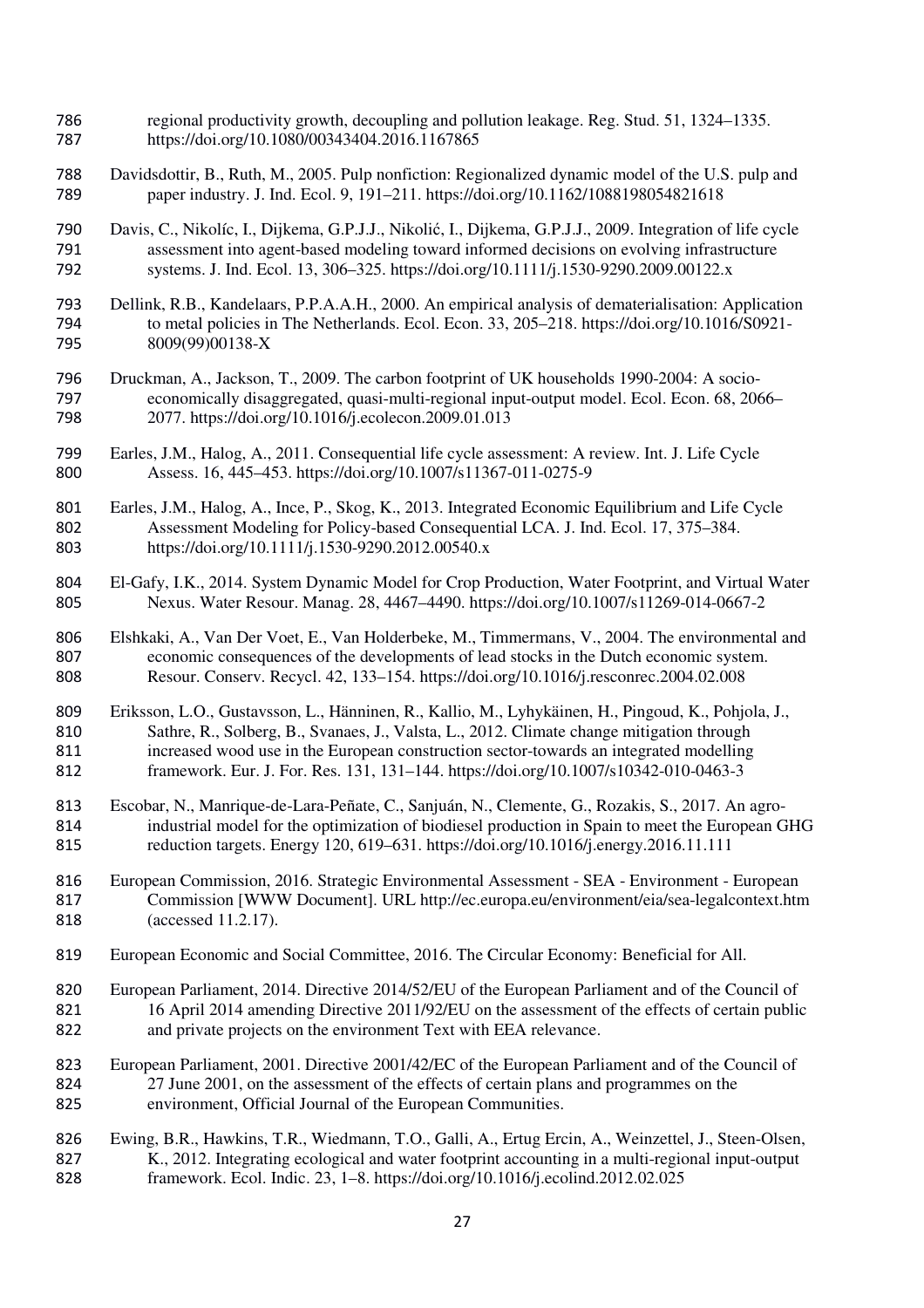- Fagiolo, G., Moneta, A., Windrum, P., 2007. A critical guide to empirical validation of agent-based models in economics: Methodologies, procedures, and open problems. Comput. Econ. 30, 195– 226. https://doi.org/10.1007/s10614-007-9104-4
- Farber, S.C., Costanza, R., Wilson, M.A., 2002. Economic and ecological concepts for valuing ecosystem services. Ecol. Econ. 41, 375–392. https://doi.org/10.1016/S0921-8009(02)00088-5
- Farmer, J.D., Foley, D., 2009. The economy needs agent-based modelling. Nature 460, 685–686. https://doi.org/10.1038/460685a
- Feng, K., Siu, Y.L.Y.L., Guan, D., Hubacek, K., 2012. Assessing regional virtual water flows and water footprints in the Yellow River Basin, China: A consumption based approach. Appl. Geogr. 32, 691–701. https://doi.org/10.1016/j.apgeog.2011.08.004
- Feng, L., Chen, B., Hayat, T., Alsaedi, A., Ahmad, B., 2017. Dynamic forecasting of agricultural water footprint based on Markov Chain-a case study of the Heihe River Basin. Ecol. Modell., Special Issue of China-Korea Joint Seminars on multi-disciplinary and multi-method approaches toward sustainable human and nature interactions 353, 150–157. https://doi.org/10.1016/j.ecolmodel.2016.11.002
- Fernandez-Mena, H., Nesme, T., Pellerin, S., 2016. Towards an Agro-Industrial Ecology: A review of nutrient flow modelling and assessment tools in agro-food systems at the local scale. Sci. Total Environ. 543, 467–479. https://doi.org/10.1016/j.scitotenv.2015.11.032
- Finnveden, G., Hauschild, M.Z., Ekvall, T., Guinée, J., Heijungs, R., Hellweg, S., Koehler, A., Pennington, D., Suh, S., 2009. Recent developments in Life Cycle Assessment. J. Environ. Manage. 91, 1–21. https://doi.org/10.1016/j.jenvman.2009.06.018
- Finnveden, G., Moberg, Å., 2005. Environmental systems analysis tools An overview. J. Clean. Prod. 13, 1165–1173. https://doi.org/10.1016/j.jclepro.2004.06.004
- Galli, A., Weinzettel, J., Cranston, G., Ercin, E., 2013. A Footprint Family extended MRIO model to support Europe's transition to a One Planet Economy. Sci. Total Environ. 461–462, 813–818. https://doi.org/10.1016/j.scitotenv.2012.11.071
- Gibon, T., Wood, R., Arvesen, A., Bergesen, J.D., Suh, S., Hertwich, E.G., 2015. A Methodology for Integrated, Multiregional Life Cycle Assessment Scenarios under Large-Scale Technological Change. Environ. Sci. Technol. 49, 11218–11226. https://doi.org/10.1021/acs.est.5b01558
- Guinée, J.B., Heijungs, R., 2011. Life cycle sustainability analysis: Framing questions for approaches. J. Ind. Ecol. 15, 656–658. https://doi.org/10.1111/j.1530-9290.2011.00398.x
- Halog, A., Manik, Y., 2011. Advancing integrated systems modelling framework for life cycle sustainability assessment. Sustainability 3, 469–499. https://doi.org/10.3390/su3020469
- Hawkins, T., Hendrickson, C., Higgins, C., Matthews, H.S., Suh, S., 2007. A mixed-unit input-output model for environmental life-cycle assessment and material flow analysis. Environ. Sci. Technol. 41, 1024–1031. https://doi.org/10.1021/es060871u
- Hendriks, C., Obernosterer, R., Muller, D., Kytzia, S., Baccini, P., Brunner, P.H., 2000. Material flow analysis: A tool to support environmental policy decision making. Case-studies on the city of Vienna and the Swiss lowlands. Local Environ. 5, 311–328. https://doi.org/10.1080/13549830050134257
- Hertwich, E.G., Gibon, T., Bouman, E.A., Arvesen, A., Suh, S., Heath, G.A., Bergesen, J.D., Ramirez, A., Vega, M.I., Shi, L., 2015. Integrated life-cycle assessment of electricity-supply scenarios confirms global environmental benefit of low-carbon technologies. Proc. Natl. Acad. Sci. 112, 6277–6282. https://doi.org/10.1073/pnas.1312753111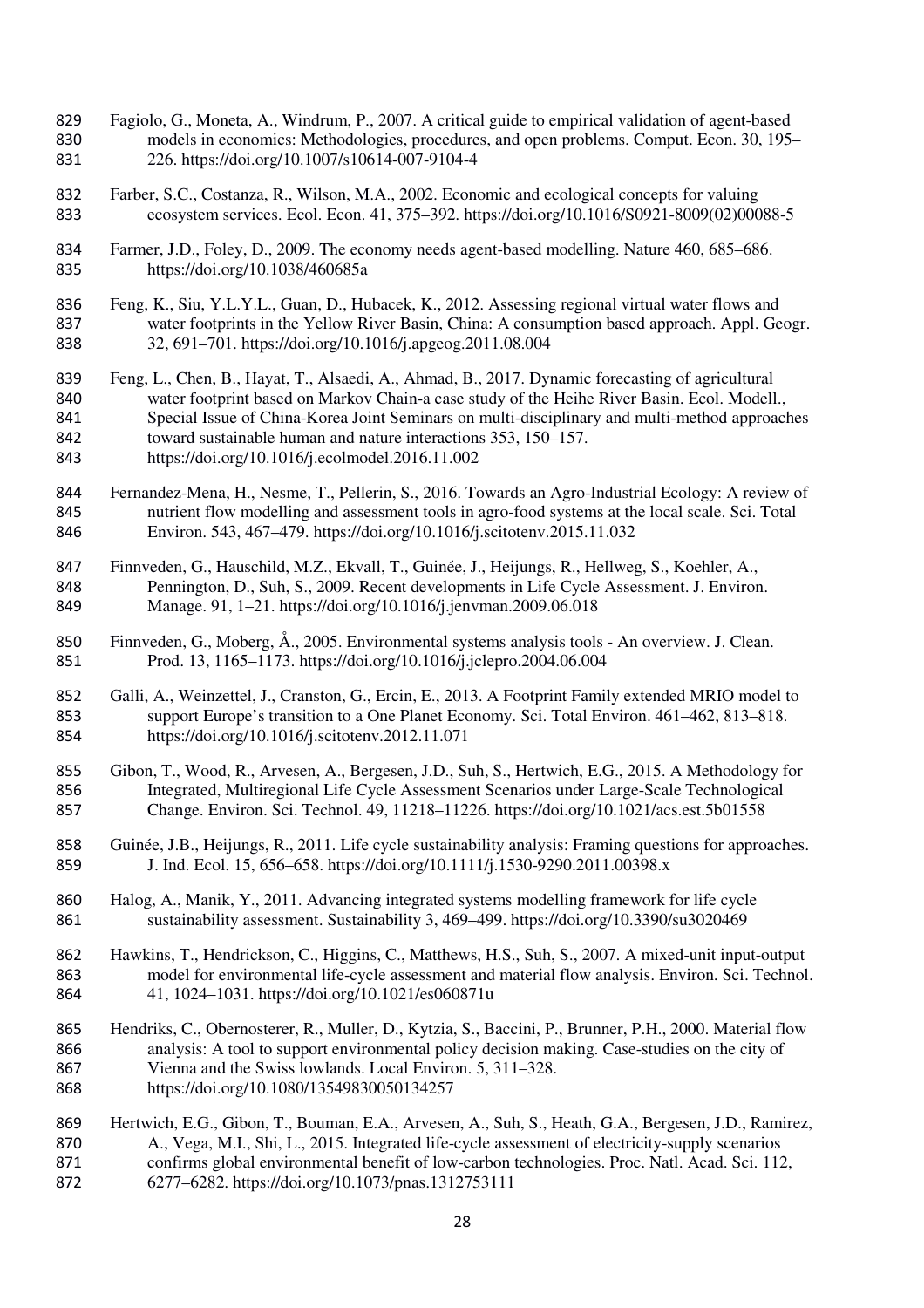- Huang, H.., Bi, J.., Zhang, B.., Li, X.., Yang, J.. b, Shi, L.., 2007. A critical review of material flow analysis (MFA). Shengtai Xuebao/ Acta Ecol. Sin. 27, 368–379.
- Inman, D., Warner, E., Stright, D., Macknick, J., Peck, C., 2016. Estimating biofuel feedstock water footprints using system dynamics. J. Soil Water Conserv. 71, 343–355. https://doi.org/10.2489/jswc.71.4.343
- Irwin, E.G., Isserman, A.M., Kilkenny, M., Partridge, M.D., 2010. A century Of research on rural development and regional issues. Am. J. Agric. Econ. 92, 522–553. https://doi.org/10.1093/ajae/aaq008
- Jin, W., Xu, L., Yang, Z., 2009. Modeling a policy making framework for urban sustainability: Incorporating system dynamics into the Ecological Footprint. Ecol. Econ. 68, 2938–2949. https://doi.org/10.1016/j.ecolecon.2009.06.010
- Kennedy, C., Cuddihy, J., Engel-Yan, J., 2007. The changing metabolism of cities. J. Ind. Ecol. 11, 43–59. https://doi.org/10.1162/jie.2007.1107
- Knoeri, C., Wäger, P.A., Stamp, A., Althaus, H.J., Weil, M., 2013. Towards a dynamic assessment of raw materials criticality: Linking agent-based demand - With material flow supply modelling approaches. Sci. Total Environ. 461–462, 808–812. https://doi.org/10.1016/j.scitotenv.2013.02.001
- Kytzia, S., Faist, M., Baccini, P., 2004. Economically extended MFA: A material flow approach for a better understanding of food production chain. J. Clean. Prod., Applications of Industrial Ecology 12, 877–889. https://doi.org/10.1016/j.jclepro.2004.02.004
- Lemelin, A., 2008. Modèles économiques régionaux : un survol de la littérature, Économie. Institut de la statistique du Québec, Québec.
- 895 Lenglet, J., Courtonne, J.Y., Caurla, S., 2017. Material flow analysis of the forest-wood supply chain: A consequential approach for log export policies in France. J. Clean. Prod. 165, 1296–1305. https://doi.org/10.1016/j.jclepro.2017.07.177
- Loiseau, E., Junqua, G., Roux, P., Bellon-Maurel, V., 2012. Environmental assessment of a territory: An overview of existing tools and methods. J. Environ. Manage. 112, 213–225. https://doi.org/10.1016/j.jenvman.2012.07.024
- Loiseau, E., Saikku, L., Antikainen, R., Droste, N., Hansjürgens, B., Pitkänen, K., Leskinen, P., Kuikman, P., Thomsen, M., 2016. Green economy and related concepts: An overview. J. Clean. Prod. 139, 361–371. https://doi.org/10.1016/j.jclepro.2016.08.024
- Loveridge, S., 2004. A typology and assessment of multi-sector regional economic impact models. Reg. Stud. 38, 305–317. https://doi.org/10.1080/003434042000211051
- Lu, Y.Y., Chen, B., 2017. Urban ecological footprint prediction based on the Markov chain. J. Clean. Prod., Achieving Low/no Fossil-carbon Economies based upon the Essential Transformations to Support them 163, 146–153. https://doi.org/10.1016/j.jclepro.2016.03.034
- Marvuglia, A., Benetto, E., Rege, S., Jury, C., 2013. Modelling approaches for consequential life-cycle assessment (C-LCA) of bioenergy: Critical review and proposed framework for biogas production. Renew. Sustain. Energy Rev. 25, 768–781. https://doi.org/10.1016/j.rser.2013.04.031
- Marvuglia, A., Rege, S., Navarrete Gutiérrez, T., Vanni, L., Stilmant, D., Benetto, E., 2017. A return on experience from the application of agent-based simulations coupled with life cycle assessment to model agricultural processes. J. Clean. Prod. 142, 1539–1551.
- https://doi.org/10.1016/j.jclepro.2016.11.150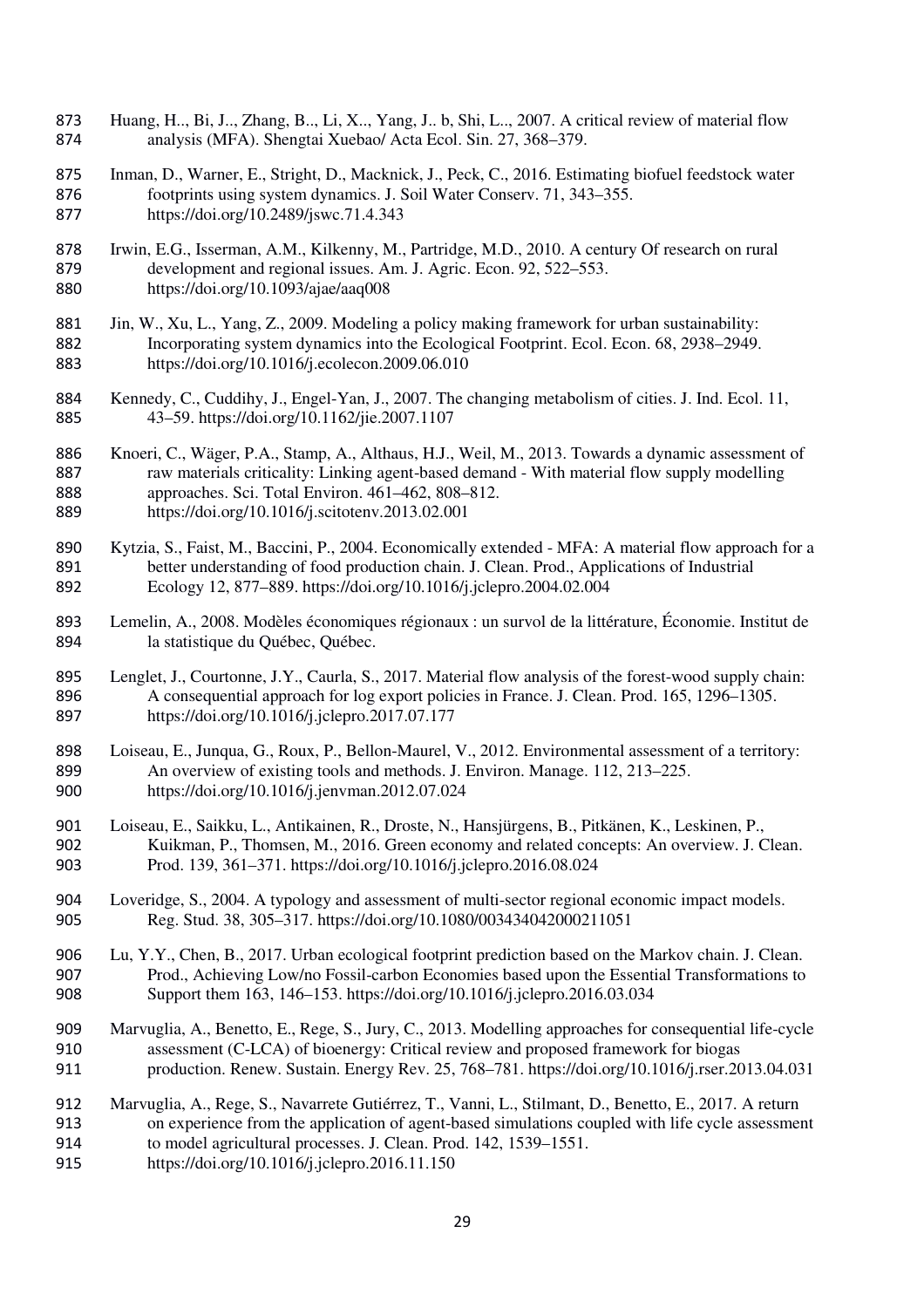- Matsubae-Yokoyama, K., Kubo, H., Nakajima, K., Nagasaka, T., 2009. A material flow analysis of phosphorus in Japan: The iron and steel industry as a major phosphorus source. J. Ind. Ecol. 13, 687–705. https://doi.org/10.1111/j.1530-9290.2009.00162.x
- McCauley, J.L., Küffner, C.M., 2004. Economic system dynamics. Discret. Dyn. Nat. Soc. https://doi.org/10.1155/S102602260431201X
- McGregor, P.G., Swales, J.K., Turner, K., 2008. The CO2'trade balance' between Scotland and the rest of the UK: Performing a multi-region environmental input-output analysis with limited data. Ecol. Econ. 66, 662–673. https://doi.org/10.1016/j.ecolecon.2007.11.001
- Miller, R.E., Blair, P.D., 2011. Input-Output Analysis : Foundations and Extensions Input-Output Analysis : Foundations and Extensions. Cambridge University Press.
- Miller, S.A., Moysey, S., Sharp, B., Alfaro, J., 2013. A Stochastic Approach to Model Dynamic Systems in Life Cycle Assessment. J. Ind. Ecol. 17, 352–362. https://doi.org/10.1111/j.1530- 9290.2012.00531.x
- Minx, J.C., Wiedmann, T., Wood, R., Peters, G.P., Lenzen, M., Owen, A., Scott, K., Barrett, J., Hubacek, K., Baiocchi, G., Paul, A., Dawkins, E., Briggs, J., Guan, D., Suh, S., Ackerman, F., 2009. Input-output analysis and carbon footprinting: An overview of applications. Econ. Syst. Res. 21, 187–216. https://doi.org/10.1080/09535310903541298
- Moon, Y.B., 2017. Simulation modelling for sustainability: a review of the literature. Int. J. Sustain. Eng. 10, 2–19. https://doi.org/10.1080/19397038.2016.1220990
- Morgan, F.J., Daigneault, A.J., 2015. Estimating impacts of climate change policy on land use: An agent-based modelling approach. PLoS One 10, e0127317. https://doi.org/10.1371/journal.pone.0127317
- 938 OECD, 2013. Climate and Carbon 1–57. https://doi.org/http://dx.doi.org/10.1787/5k3z11hjg6r7-en
- OECD, 2011. Greening Household Behaviour, OECD Studies on Environmental Policy and Household Behaviour - Greening Household Behaviour. https://doi.org/10.1787/9789264096875-en
- OECD, 2007. Instrument mixes for environmental policy, Instrument Mixes for Environmental Policy. https://doi.org/10.1787/9789264018419-en
- Onat, N.C., Kucukvar, M., Tatari, O., 2016. Uncertainty-embedded dynamic life cycle sustainability assessment framework: An ex-ante perspective on the impacts of alternative vehicle options. Energy 112, 715–728. https://doi.org/10.1016/j.energy.2016.06.129
- Partridge, M.D., Rickman, D.S., 2010. Computable general equilibrium (CGE) modelling for regional economic development analysis. Reg. Stud. 44, 1311–1328. https://doi.org/10.1080/00343400701654236
- Partridge, M.D., Rickman, D.S., 1998. Regional computable general equilibrium modeling: A survey and critical appraisal. Int. Reg. Sci. Rev. 21, 205–248. https://doi.org/10.1177/016001769802100301
- Pauliuk, S., Arvesen, A., Stadler, K., Hertwich, E.G., 2017. Industrial ecology in integrated assessment models. Nat. Clim. Chang. 7, 13–20. https://doi.org/10.1038/nclimate3148
- Pehl, M., Arvesen, A., Humpenöder, F., Popp, A., Hertwich, E.G., Luderer, G., 2017. Understanding future emissions from low-carbon power systems by integration of life-cycle assessment and integrated energy modelling. Nat. Energy 2, 939–945. https://doi.org/10.1038/s41560-017-0032- 9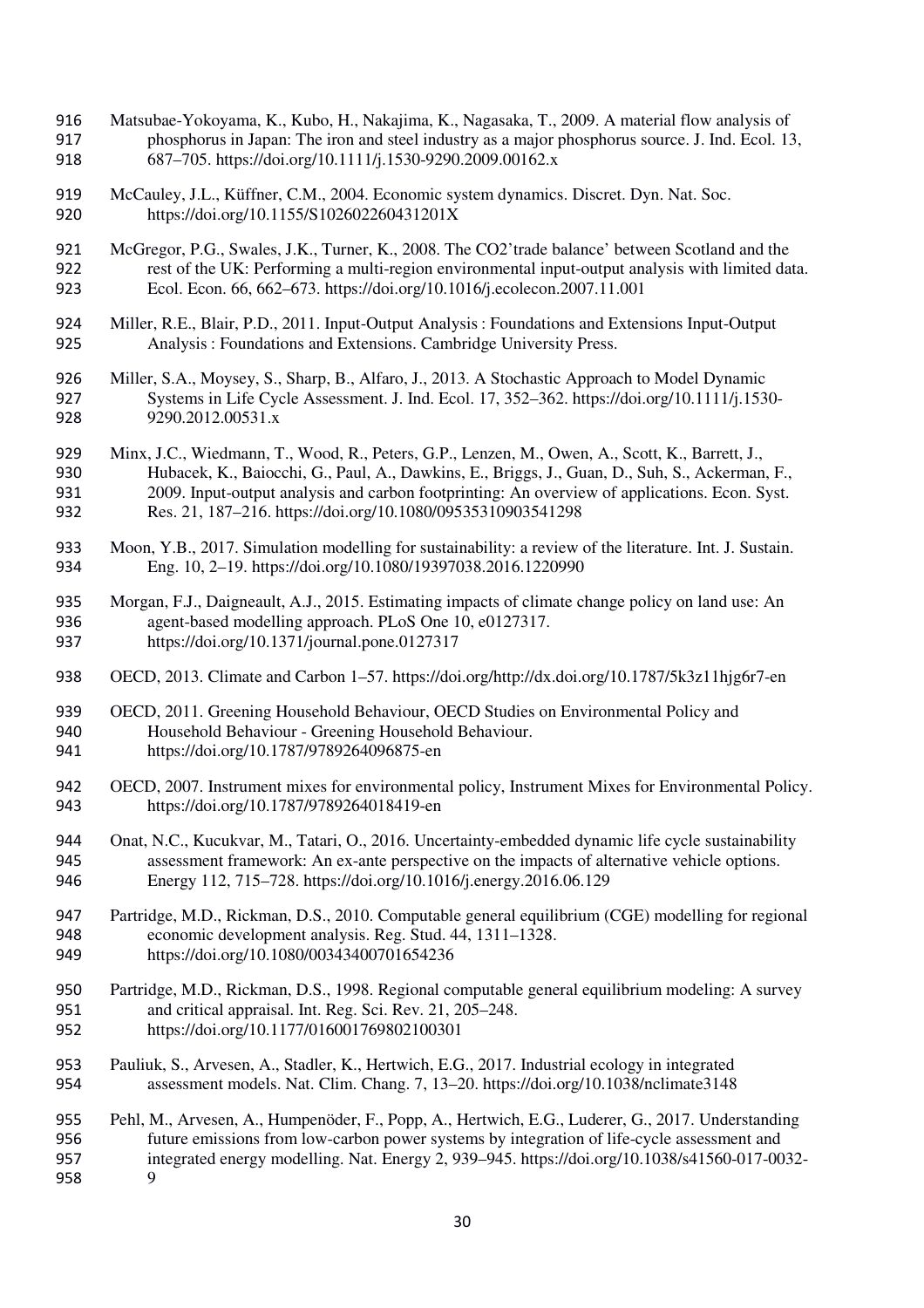- Pergola, M., D'Amico, M., Celano, G., Palese, A.M., Scuderi, A., Di Vita, G., Pappalardo, G., Inglese, P., 2013. Sustainability evaluation of Sicily's lemon and orange production: Anenergy, economic and environmental analysis. J. Environ. Manage. 128, 674–682. https://doi.org/10.1016/j.jenvman.2013.06.007
- Pitkänen, K., Antikainen, R., Droste, N., Loiseau, E., Saikku, L., Aissani, L., Hansjürgens, B., Kuikman, P.J., Leskinen, P., Thomsen, M., 2016. What can be learned from practical cases of green economy? –studies from five European countries. J. Clean. Prod. 139, 666–676. https://doi.org/10.1016/j.jclepro.2016.08.071
- Plevin, R.J., Beckman, J., Golub, A.A., Witcover, J., O'Hare, M., 2015. Carbon Accounting and Economic Model Uncertainty of Emissions from Biofuels-Induced Land Use Change. Environ. Sci. Technol. 49, 2656–2664. https://doi.org/10.1021/es505481d
- Porter, M.E., Linde, C. van der, 1995. Green and Competitive: Ending the Stalemate [WWW Document].
- Potting, J., Hauschild, M.Z., 2006. Spatial differentiation in life cycle impact assessment: A decade of method development to increase the environmental realism of LCIA. Int. J. Life Cycle Assess. 11, 11–13. https://doi.org/10.1065/lca2006.04.005
- Radzicki, M.J., 2009. System Dynamics and Its Contribution to Economics and Economic Modeling, in: Complex Systems in Finance and Econometrics. Springer New York, New York, NY, pp. 977 8990–9000. https://doi.org/10.1007/978-0-387-30440-3\_539
- Rajagopal, D., 2017. A Step Towards a General Framework for Consequential Life Cycle Assessment. J. Ind. Ecol. 21, 261–271. https://doi.org/10.1111/jiec.12433
- Rege, S., Arenz, M., Marvuglia, A., Vazquez-Rowe, I., Benetto, E., Igos, E., Koster, D., Vázquez-Rowe, I., Benetto, E., Igos, E., Koster, D., 2016. Quantification of Agricultural Land Use Changes in Consequential Life Cycle Assessment Using Mathematical Programming Models Following a Partial Equilibrium Approach. J. Environ. Informatics 26, 121–139.
- https://doi.org/10.3808/jei.201500304
- Richiardi, M., 2003. The Promises and Perils of Agent-Based Computational Economics, Computational Economics.
- Risku-Norja, H., Mäenpää, I., 2007. MFA model to assess economic and environmental consequences 988 of food production and consumption. Ecol. Econ. 60, 700–711. https://doi.org/10.1016/j.ecolecon.2006.05.001
- Roos, A., Ahlgren, S., 2018. Consequential life cycle assessment of bioenergy systems A literature review. J. Clean. Prod. https://doi.org/10.1016/j.jclepro.2018.03.233
- Rozakis, S., Haque, M.I., Natsis, A., Borzecka-Walker, M., Mizak, K., 2013. Cost-effectiveness of bioethanol policies to reduce carbon dioxide emissions in Greece. Int. J. Life Cycle Assess. 18, 306–318. https://doi.org/10.1007/s11367-012-0471-2
- Ruault, J.-F., 2014. L'effet de la consommation de passage sur le developpement et l'intégration métropolitaine des territoires en Ile-de-France.
- Salvo, G., Simas, M.S., Pacca, S.A., Guilhoto, J.J.M., Tomas, A.R.G., Abramovay, R., 2015. Estimating the human appropriation of land in Brazil by means of an Input-Output Economic Model and Ecological Footprint analysis. Ecol. Indic. 53, 78–94. https://doi.org/10.1016/j.ecolind.2015.01.027
- Samuelson, P., Nordhaus, W., 1992. Economics New York. McGraw-Hill.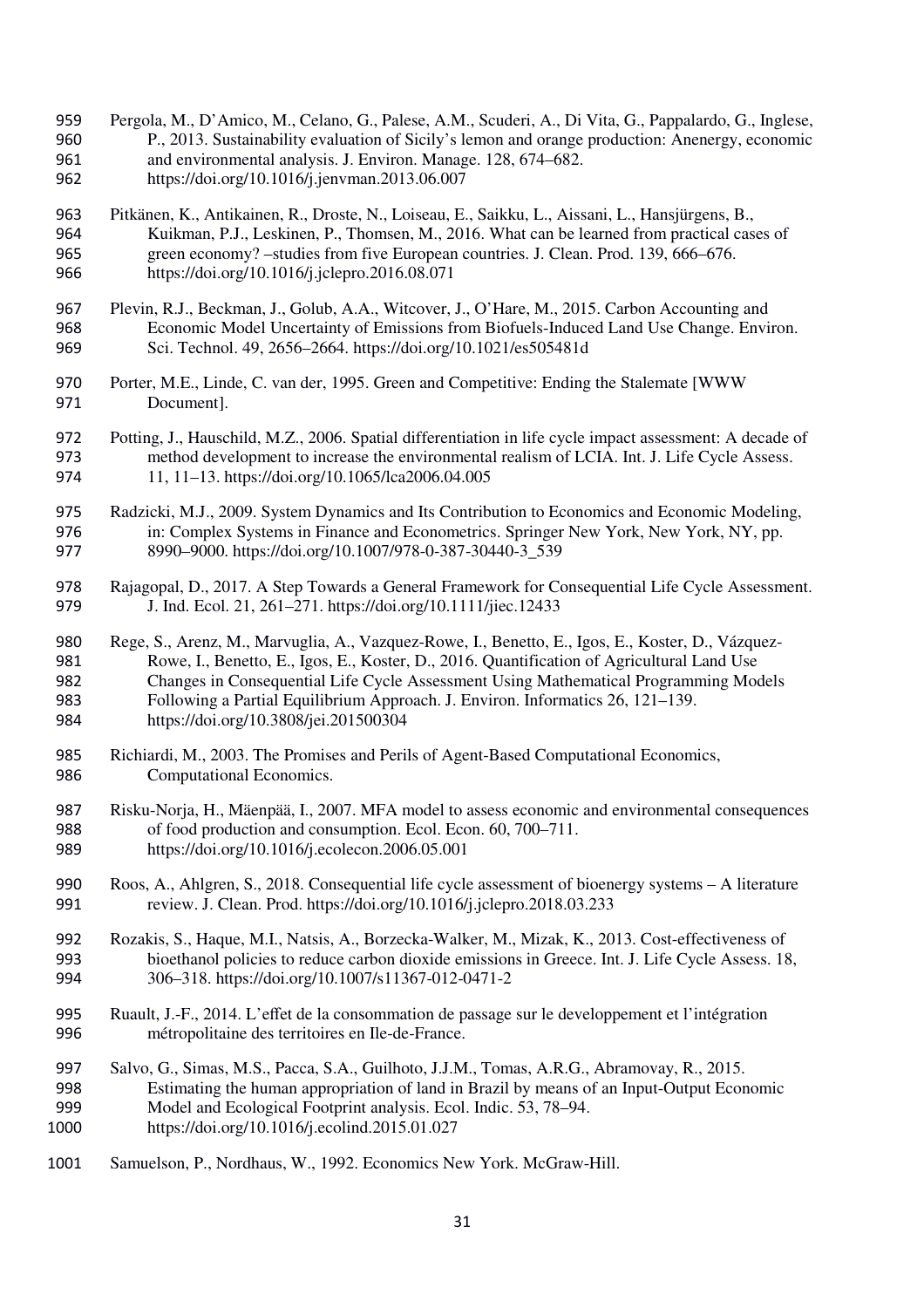- Sanchez, S.T., Woods, J., Akhurst, M., Brander, M., O'Hare, M., Dawson, T.P., Edwards, R., Liska, A.J., Malpas, R., 2012. Accounting for indirect land-use change in the life cycle assessment of biofuel supply chains. J. R. Soc. Interface 9, 1105–1119. https://doi.org/10.1098/rsif.2011.0769
- Scholl, H.J., 2001. Agent-based and system dynamics modeling: A call for cross study and joint research, in: Proceedings of the Hawaii International Conference on System Sciences. IEEE, p. 62. https://doi.org/10.1109/HICSS.2001.926296
- Seung, C.K., Waters, E.C., Marine, N., Service, F., Waters, E.C., 2006. A Review of Regional Economic Models for Fisheries Management in the U . S . Mar. Resour. Econ. 21, 101–124.
- Shrestha, E., Ahmad, S., Johnson, W., Batista, J.R., 2012. The carbon footprint of water management policy options. Energy Policy 42, 201–212. https://doi.org/10.1016/j.enpol.2011.11.074
- Smeets, E., Weterings, R., 1999. Environmental indicators:Typology and overview [WWW Document]. URL http://www.eea.europa.eu/publications/TEC25 (accessed 7.30.18).
- Steen-Olsen, K., Weinzettel, J., Cranston, G., Ercin, A.E., Hertwich, E.G., 2012. Carbon, land, and water footprint accounts for the european union: Consumption, production, and displacements 1016 through international trade. Environ. Sci. Technol. 46, 10883–10891. https://doi.org/10.1021/es301949t
- Sterman, J., 2005. Business Dynamics, System Thinking and Modeling for a Complex World. McGraw-Hill, Inc.
- Streicher-Porte, M., Bader, H.P., Scheidegger, R., Kytzia, S., 2007. Material flow and economic analysis as a suitable tool for system analysis under the constraints of poor data availability and quality in emerging economies. Clean Technol. Environ. Policy 9, 325–345. https://doi.org/10.1007/s10098-007-0114-7
- 1024 Sunstein, C.R., 2005. Cost-Benefit Analysis and the Environment, Ethics. Organisation for Economic Co-operation and Development, Paris. https://doi.org/10.1086/426308
- Tesfatsion, L., 2017. Elements of dynamic economic modeling: Presentation and analysis. East. Econ. J. 43, 192–216. https://doi.org/10.1057/eej.2016.2
- Turner, K., Lenzen, M., Wiedmann, T., Barrett, J., 2007. Examining the global environmental impact of regional consumption activities - Part 1: A technical note on combining input-output and ecological footprint analysis. Ecol. Econ. 62, 37–44. https://doi.org/10.1016/j.ecolecon.2006.12.002
- Turner, K., Munday, M., McGregor, P., Swales, K., 2012. How responsible is a region for its carbon emissions? An empirical general equilibrium analysis. Ecol. Econ. 76, 70–78. https://doi.org/10.1016/j.ecolecon.2012.02.001
- Vázquez-Rowe, I., Rege, S., Marvuglia, A., Thénie, J., Haurie, A., Benetto, E., 2013. Application of three independent consequential LCA approaches to the agricultural sector in Luxembourg. Int. J. Life Cycle Assess. 18, 1593–1604. https://doi.org/10.1007/s11367-013-0604-2
- Wang, Z., Huang, K., Yang, S., Yu, Y., 2013. An input-output approach to evaluate the water footprint and virtual water trade of Beijing, China. J. Clean. Prod. 42, 172–179. https://doi.org/10.1016/j.jclepro.2012.11.007
- Wei, J., Zeng, W., Wu, B., 2013. Dynamic analysis of the virtual ecological footprint for sustainable development of the Boao special planning area. Sustain. Sci. 8, 595–605. https://doi.org/10.1007/s11625-012-0189-x
- Wernet, G., Bauer, C., Steubing, B., Reinhard, J., Moreno-Ruiz, E., Weidema, B., 2016. The ecoinvent